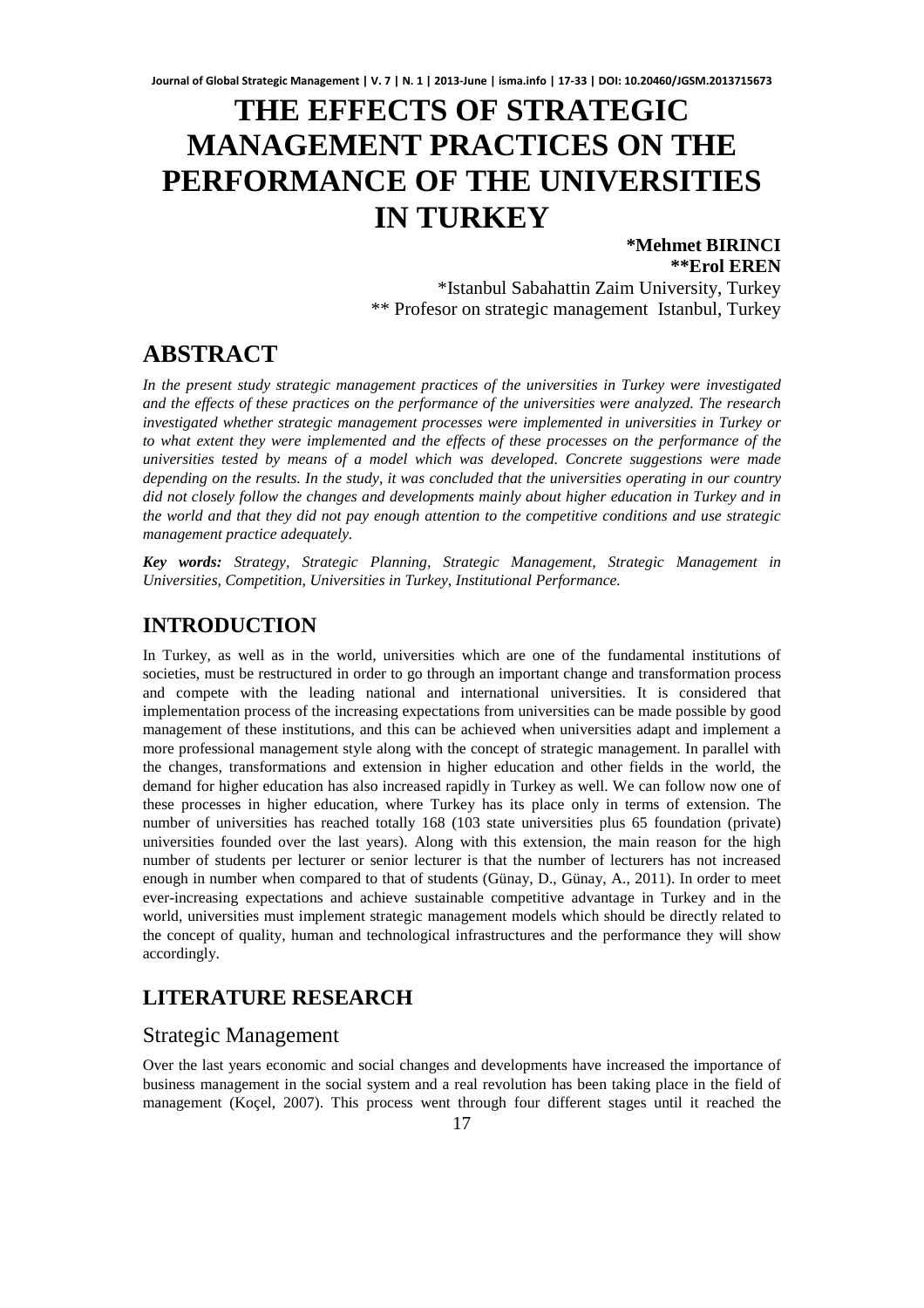concept of "strategic management", which is frequently used today. These stages are the following: (1) primary financial planning, (2) prediction-based planning, (3) strategic planning (outwardoriented), (4)strategic management (Eren, 2010). Durecker (1973) sees strategic management as a continuous process comprising three factors conflicting with each other (Luhanga, Mkude, Mbwette, Chijoriga and Ngirwa, 2003). Ülgen and Mirze (2010) make a similar definition and state the issues of strategic management have undergone a change over the last fifty years as long term planning, institutional planning, strategic planning and strategic management, respectively. The concept of "Strategic Management for the Future", which has come up in recent years, is a new management technique that examines the development, planning, implementation, monitoring and control of effective strategies for the organizations to reach their goals (Porter L.W. and McKibbin, 1988). According to John M. Bryson, strategic management is "a management technique which shows what an organization does, the reason for its being and its future goals' (Aktan, 2008). Toma (2010) defines strategic management as the formulation, implementation, and evaluation of counter-functional decisions which make it possible for an organization to achieve its goals. Güçlü (2003) expresses the prime task of strategic management by quoting from Peter Drucker's own statement "it is the task of thinking through the mission of the business, that is, of asking the question "What is our business and what should it be?" and this leads to the setting of objectives and the making of today's decisions for tomorrow's results." According to another definition, strategic management involves analyses, decisions and activities an organization undertakes to create competitive advantage and sustain it (Akgemci and Güleş, 2010). What is aimed by strategic management is to consider organizations together with environmental variables and make managerial decisions considering possible environmental changes (Düren, 2000; Ereş, 2004). Strategic management and strategic management process are associated with making decisions about what an organization has to do and where it has to go (Howe, 1993; Ereş, 2004). No doubt that it is necessary to use strategic management process effectively and pay importance to environmental scanning and analyses because a profound environmental analysis is one of the most important factors of a comprehensive decision-making process (Hambrick et al. 1981; Alpkan and Doğan, 2008). **Journal of Global Strategic Management | V. 7 | N. 1 | 2013-June | isma.info | 17-33 | DOI: 10.20460/JGSM.2013715673**

## Strategic Planning and Strategic Management in Higher Education Institutions

The fact that universities are service-oriented requires them to make different planning in their strategic planning than business enterprises do. According to Lerner (1999), business-oriented strategic planning models show differences in terms of time frame, consensus, value system, customers, conditions and organizational structure when compared to university-based strategic planning models (Luhanga et al., 2003). Strategic planning enables to take full advantage of the opportunities for the future of the universities and establish a more appropriate relationship with its important stakeholders out of university (Rowley and Sherman, 2004). Keller (1983), Rowley, Lujan and Dolence (1997) and others insistently suggested that strategic planning in the academy was not different from the one in a business enterprise and emphasized the need for participation. They added the shared governance values to the process and encouraged the strategic planners to draw strategic planning methods in the academy (Sullivan and Richardson, 2011). An academic plan, as suggested by Anketell, "functions primarily for an integrative planning process" and then each of the administrative and academic planners can start to make plans in their own fields of responsibility as their planning processes. Thus, the final plan comes out plausibly and with a well-adapted agreement of both areas (Rowley and Sherman, 2004). The importance of the relationship between strategic planning and evaluation to make the institution efficient has been realized by the administrations of higher education institutions more and more each day (Holloway et al., 2006). The units supporting management and education are increasingly concerned about how to better achieve annual goals and objectives. In addition, these efforts are not always in harmony with the goals and objectives of the strategic planning of an institution (Sullivan and Richardson, 2011). Sullivan and Richardson (2011) and Middaugh (2010) point out "evaluation of management effectiveness is much more difficult than maintaining efficiency of academic units. Today universities are expected to play a leading role in the production and dissemination of information, conduct researches and trainings on the issues that will meet social demands and needs and provide service (Denman,2005: Küçükcan and Gür, 2010). Today,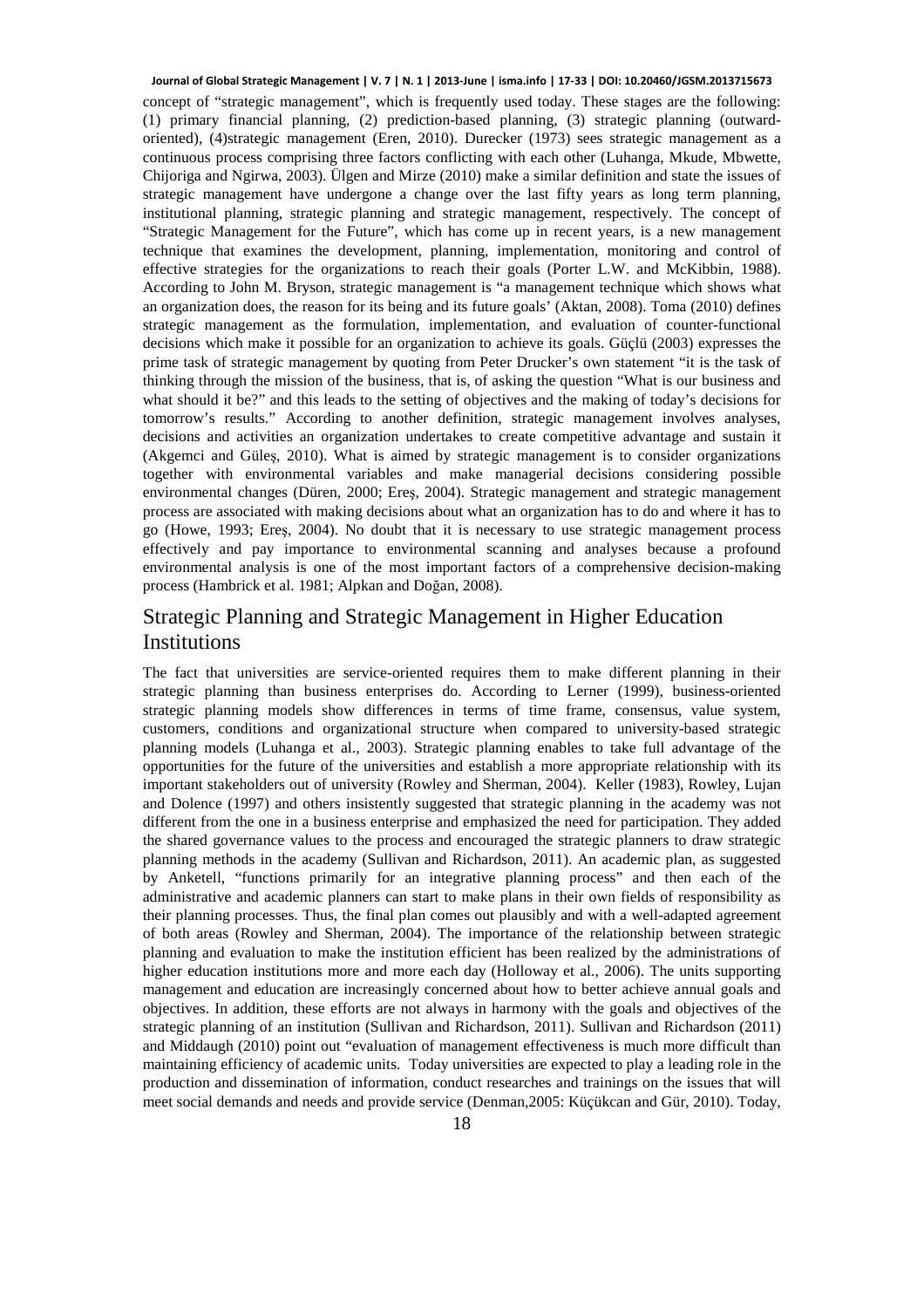offering information produced in universities to the society as a commercial commodity is often argued. However, it is a fact that should not be ignored that most of the production of scientific results is carried out in universities (Bülbül and Özbay, 2011). Globalization and removal of borders between countries led to other and very important reflections in higher education. Emergence of distance education and joint programs, export of higher education services by the countries such as the USA, England and Australia have led to international and intercontinental cooperations among universities (Rehber, 2007). These cooperations and developments indicate how important strategic planning is for universities and therefore it is clear that strategic planning will lead these institutions to a better future by adapting to the environment as well as education policies (Nayeri and Mashhadi and Mohajeri, 2008). During the policy determination process of the countries, commercialization of the researches conducted at universities came up as a primary trigger in national competition (Bülbül and Özbay, 2011). Today, three main parameters - creativity, innovativeness and entrepreneurship - stand out in universities. Therefore, the roles of universities are redefined and new university concepts and models are emphasized (Duderstadt, 2000; Duderstadt and Wulf, 2002; Küçükcan and Gür, 2010). According to Wissema (2006/2009), there is now a shift to the concept of the third generation university in the world. He states "the third generation university model gives more freedom to universities in their options and we think that it is compulsory to start using this model." Accordingly, the Council of Higher Education (YOK), in the Turkish Higher Education Strategy Report (2007), stresses on the increasing expectations of various social groups from universities during the transition process to knowledge-based society and economy. Universities have to act in a way to fulfill the expectations considering the concept of *strategic management*. **Journal of Global Strategic Management | V. 7 | N. 1 | 2013-June | isma.info | 17-33 | DOI: 10.20460/JGSM.2013715673**

# Strategic Planning and Strategic Management in the Turkish Higher Education

The Turkish higher education system shows great differences regarding its establishment dates and number of students. The system has a multicultural and complex structure incorporating a large number of higher education institutions such as state and foundation universities the numbers of which increase day by day, open education, vocational high schools, distance education, graduate (doctoral and master's) programs (Şenses, 2007). There have been very serious problems with the strategic planning practices in educational institutions. It is seen that there is not enough information and attention about the acquisitions of the implementation of strategic planning and it is considered as the biggest drawback. Strategic planning stages in universities in Turkey are implemented in various ways, but strategic management processes are not included. However, universities have to renew themselves in line with the developments in the world and keep up with the changes. Günay (2007) says the following on the changes in the higher education area: "In today's world, technology, globalization and competition which are called as the three unholy forces of change affect all areas. These dynamics cause a change in higher education, challenging national borders, respectable traditions, and recognitions unquestioned before. Universities turn their attention to the external world more than ever before."

In parallel with the extension in higher education in the world, the demand for higher education has also increased rapidly in Turkey as well. As a consequence, the number of universities has reached totally 168 as 103 state universities together with the ones founded over the last years and 65 foundation universities. This extension in universities naturally caused the number of students to increase; however, the number of academic staff fell behind. Universities developed quantitatively, but unfortunately they did not fulfill the expectations. The problems arising from the extension made university administrations more complex. Noticing the problem, mainly the government and higher education planners saw that the need to keep up with contemporary changes and developments was inevitable in university administrations, so a strategic plan which was officially defined in the Law on "Public Financial Management and Control" numbered 5018 issued in 2003 and was mandatory to be implemented in the public institutions as of 2006, is defined in the law as follows: "it expresses a plan consisting medium and long term goals of the public administrations, their objectives and priorities, performance criteria, methods to be used to perform them and allocation of resources. "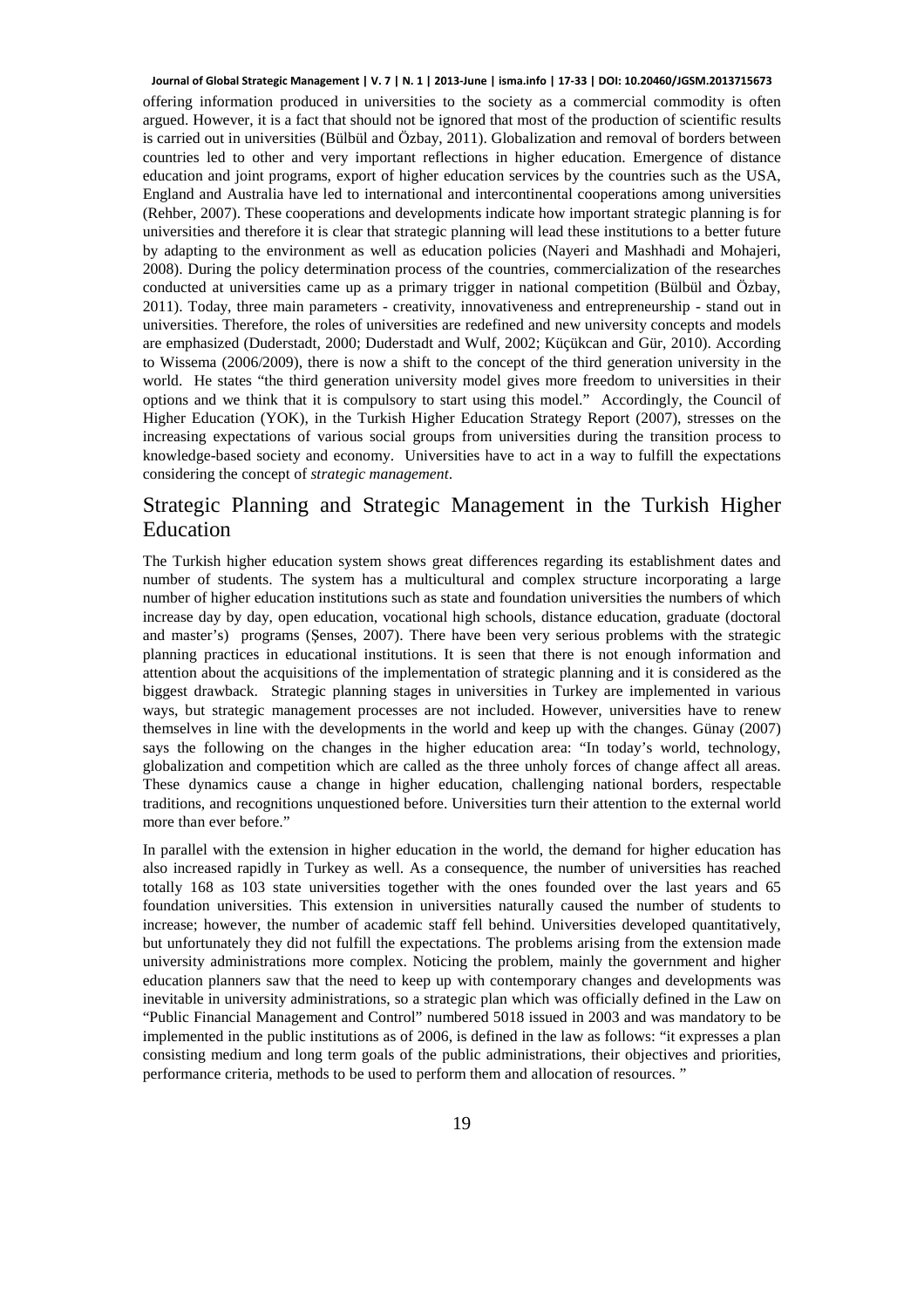Based on the law numbered 5018 and within the framework of the regulation based on this law, A Strategic Planning Guide was prepared by the Presidency of the Council of Higher Education, and ADEK (Academic Evaluation and Quality Development Committee) was founded. In the guide which was prepared to guide all higher education institutions, all stages of strategic planning were discussed and it was stated how and through what channels the results of the planning would be released to the public. Moreover, it was stated that only strategic planning was not enough and that internal and external evaluations to be carried out at the end of this process would be examined by the committee (ADEK) and submitted to the presidency of the Council of Higher Education, and higher education institutions were asked to complete these processes. In this context there are some arrangements carried out to prepare a better future for universities: European Quality Assurance System introduced under Bologna process; the law numbered 5018 and relevant regulations; The Regulation on Academic Evaluation and Quality Development in Higher Education Institutions prepared by the Council of Higher Education; Processes of Institutional Evaluation, Periodical Monitoring and Improvement including Strategic planning, Self-evaluation and Environmental Evaluation". **Journal of Global Strategic Management | V. 7 | N. 1 | 2013-June | isma.info | 17-33 | DOI: 10.20460/JGSM.2013715673**

#### Institutional Performance

When considered in terms of institutions, performance is defined as "the ability to reach the predetermined goals of an organization by using its resources most effectively" (Daft, 1997; Oyman, 2009), and according to Akal (2005), it is defined as "the evaluation of efforts made to achieve business goals" (p.17). When the relationship between performance and strategic management process is considered, it can be stated that system management is carried out by means of a process comprising the components of data, analysis and action (Oyman, 2009). Strategic management is a dynamic process which plays an effective role in solving performance problems of an organization and in which performance of an organization is constantly evaluated, examined and the stakeholders interact with one another (Cheoul Kang, 2006; Büyük, 2009). Recently the consistency between competition strategy and human resources strategy and its practices and performance has been an important component regarding the success of the business (Wang and Shyu, 2008; Alayoğlu, 2010). Some of the most important early studies focusing on the explanations and researches that can be stated as the relationship between performance and strategy are the ones known as studies on PIMS analysis (Schoeffler et al., 1974) and beer industry (Hatten, Schendel and Cooper, 1978;). Institutional performance management should include the identification of strategic goals by analyzing the current situation of the business enterprise, the formation of plans depending on the goals and the allocation of necessary resources in accordance with the strategic goals in order to achieve them (Akgemci and Güleş, 2010). According to Ischinger (2006), academic differences in higher education institutions pose a problem in terms of developing joint evaluation criteria because basic duties undertaken by higher education institutions can be different, or they can also come from different disciplines. (Rehber, 2007). Several performance-based formulas have been used in almost all European countries for the determination of the resources allocated to higher education institutions. Many countries began to use lump-sum budgets and formulas and they associated allowances to performance. Universities in OECD countries are controlled by means of performance-based budget and quality control systems by the centralized governments (Küçükcan and Gür, 2010). The main purpose of this implementation is to develop opportunities, maintain the difference, provide efficient and effective use of resources, increase and sustain quality and provide consistency in the budget (Zaharia, 2002; Küçükcan and Gür, 2010).

Many researchers showed that the use of strategic human resources management practices has a positive relationship with financial and operational performance (Delaney and Huselid, 1996; Benligiray, Geylan and Duman,2010). Institutions should realize the changes happening around them and get important and true information and carry out processes that will be able to manage information in order to successfully deal with the increasing competition (Ndlela and Toit, 2001; İpçioğlu and Erdoğan, 2005). Therefore, higher education institutions should develop a performance management process that can measure and control their institutional performances and the performance of their employees in order to achieve their strategies and vision. The measurement of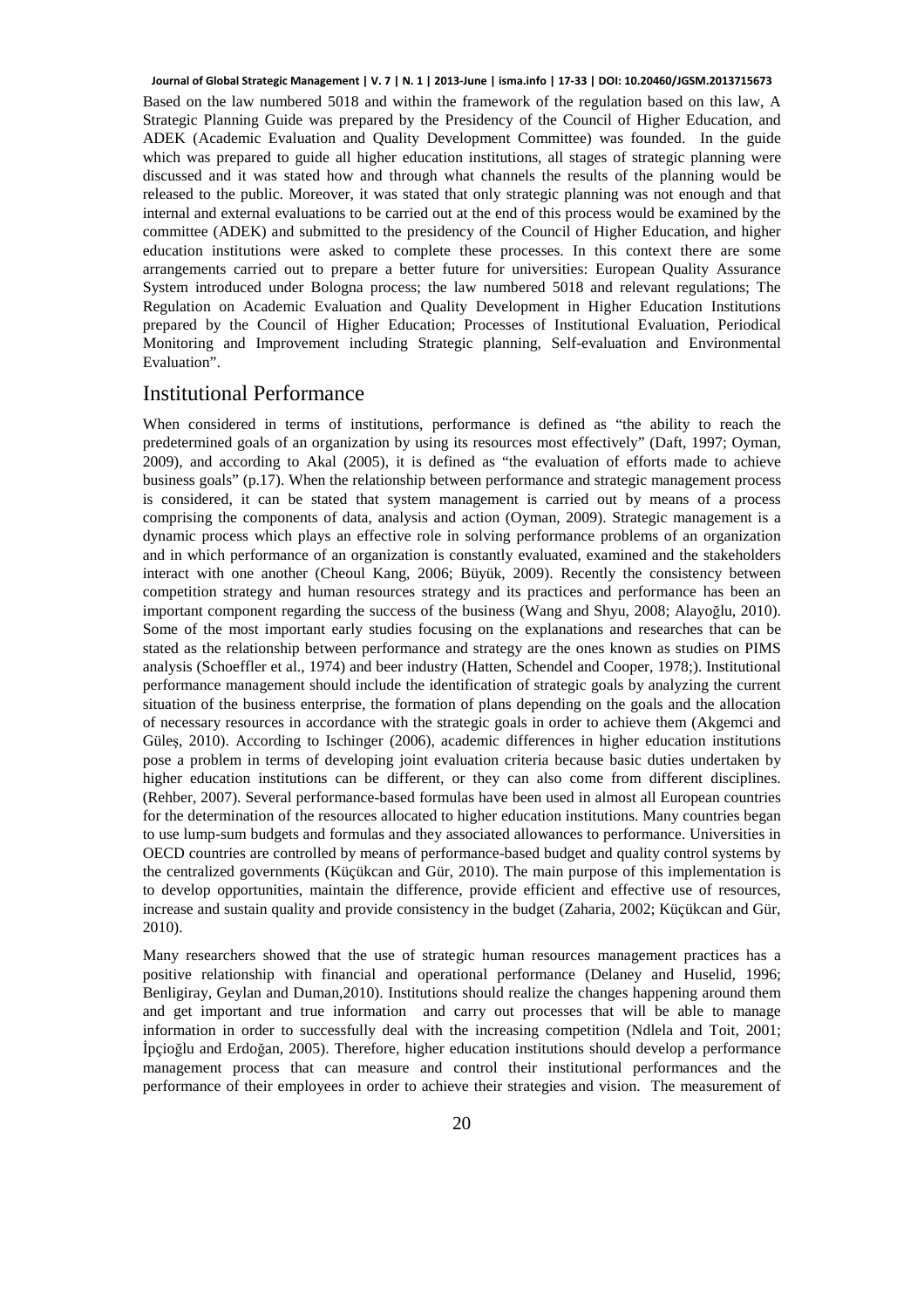institutional performances of universities can be considered as a more important issue in the future and it can be used as a criterion in the determination of resources allocated to universities in Turkey. **Journal of Global Strategic Management | V. 7 | N. 1 | 2013-June | isma.info | 17-33 | DOI: 10.20460/JGSM.2013715673**

## Research Method

The survey method was used as data collection method. A questionnaire is an observation carried out by preparing a list of questions to be read and responded correctly by the respondents (Seyidoğlu, 1995, p.30). A questionnaire was used by using face-to-face interview method particularly in the pilot study since it is known as a data collection method through written communication. In the study conducted later, the questionnaire was administered via an electronic database in order to increase participation, evaluate data more healthily in the SPSS and prevent data loss. SPSS statistics program and AMOS 4.0 (structural equation method) was used to evaluate the data. In order to analyze the relationship between the variables in the research model, exploratory factor analysis, confirmatory factor analysis (structural equation model), correlation analysis and path analysis (structural equation model) were used.

#### Purpose of the Research

It is the purpose of the present study to emphasize the importance of "Strategic Management" in universities, reveal what should be done by determining the shortages arising from current practices during the stages of planning, implementation, and control regarding strategic management. The members of the study include academic staff working at state and foundation universities operating in Turkey. The sampling frame of the research comprises 130 universities (89 state and 41 foundation universities). In the study conducted within the scope of the questionnaire, 35.307 lecturers were sent an invitation; 2.916 of the lecturers examined the questionnaire and 890 lecturers completed the questionnaire in full.

#### Research Hypotheses

The hypotheses written below were tested within the scope of the research. The hypotheses in which the relationships between external environmental and internal environmental analyses and planning, implementation, control and monitoring of the strategies comprising strategic management process and strategic flexibility will be explained are as follows:

Hypothesis H1 There is a positive relationship between external environmental analysis and planning of strategies.

Hypothesis H2 There is a positive relationship between external environmental analysis and implementation of strategies.

Hypothesis H3 There is a positive relationship between external environmental analysis and monitoring and control of strategies.

Hypothesis H4 There is a positive relationship between external environmental analysis and strategic flexibility.

Hypothesis H5 There is a positive relationship between internal environmental analysis and planning of strategies.

Hypothesis H6 There is a positive relationship between internal environmental analysis and implementation of strategies.

Hypothesis H7 There is a positive relationship between internal environmental analysis and monitoring and control of strategies.

Hypothesis H8 There is a positive relationship between internal environmental analysis and strategic flexibility.

The hypotheses intended to find out the relationships between planning, implementation, control and strategic flexibility which is expressed as quick adjustment of the institutions to new conditions and institutional performance are developed and stated as follows: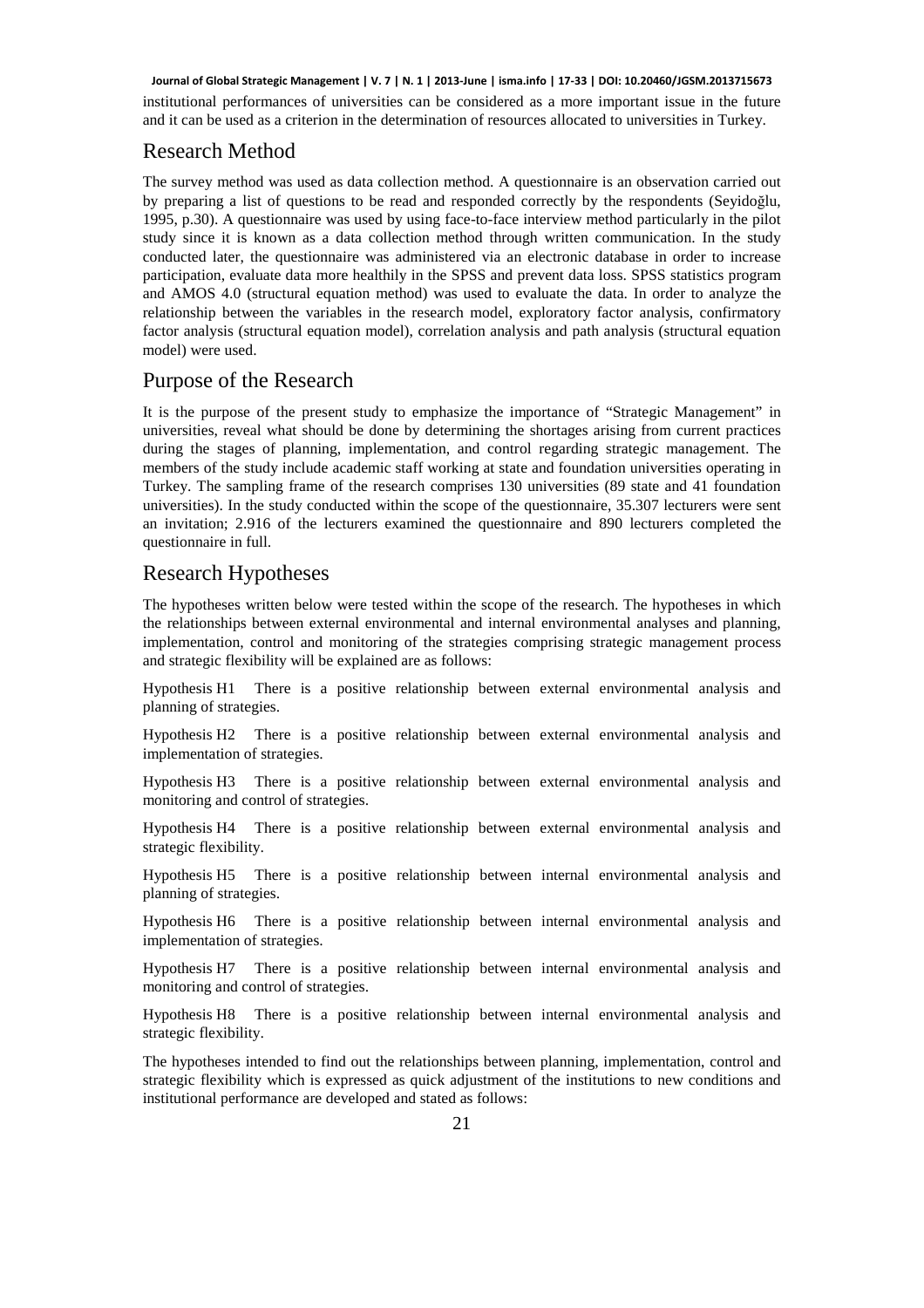Hypothesis H9 There is a positive relationship between planning of strategies and institutional performance. **Journal of Global Strategic Management | V. 7 | N. 1 | 2013-June | isma.info | 17-33 | DOI: 10.20460/JGSM.2013715673**

Hypothesis H10 There is a positive relationship between implementation of strategies and institutional performance.

Hypothesis H11 There is a positive relationship between monitoring and control of strategies and institutional performance.

Hypothesis H12 There is a positive relationship between flexibility and institutional performance.

Finally, the hypotheses developed to find out the relationships between internal and external environmental analyses and institutional performance are as follows:

Hypothesis H13 There is a positive relationship between internal environmental analysis and institutional performance.

Hypothesis H14 There is a positive relationship between external environmental analysis and institutional performance.

#### Data Analysis

Firstly, demographic characteristics of the participants were investigated and validity and reliability analyses of the scales were conducted before testing the research hypotheses. In order to conduct validity and reliability analyses, firstly, exploratory factor analysis (EFA) was carried out and then it was investigated whether the scales had discriminant and convergent validity by conducting confirmatory factor analysis (CFA). Exploratory factor analysis was carried out by using SPSS. A structural equation model was developed to conduct confirmatory factor analysis and AMOS 4.0 structural equation software was used for it. In order to investigate the relationship between the variables of the research model, the structural equation model was used to see whether the hypotheses were supported by means of correlation analysis and path analysis.

#### Demographic Characteristics of Participants

84,4% of the respondents work at state universities and 15,6% work at foundation universities. It is seen that 28% of those participating in the research are assistant professors. Only a few are associate professors. In addition, 58% are senior lecturers (full professors, associate professors and assistant professors). Most of the academicians (76%) completed their doctoral study at a domestic university. The ratio of the participants with a 5 or less years of tenure is 36,5%.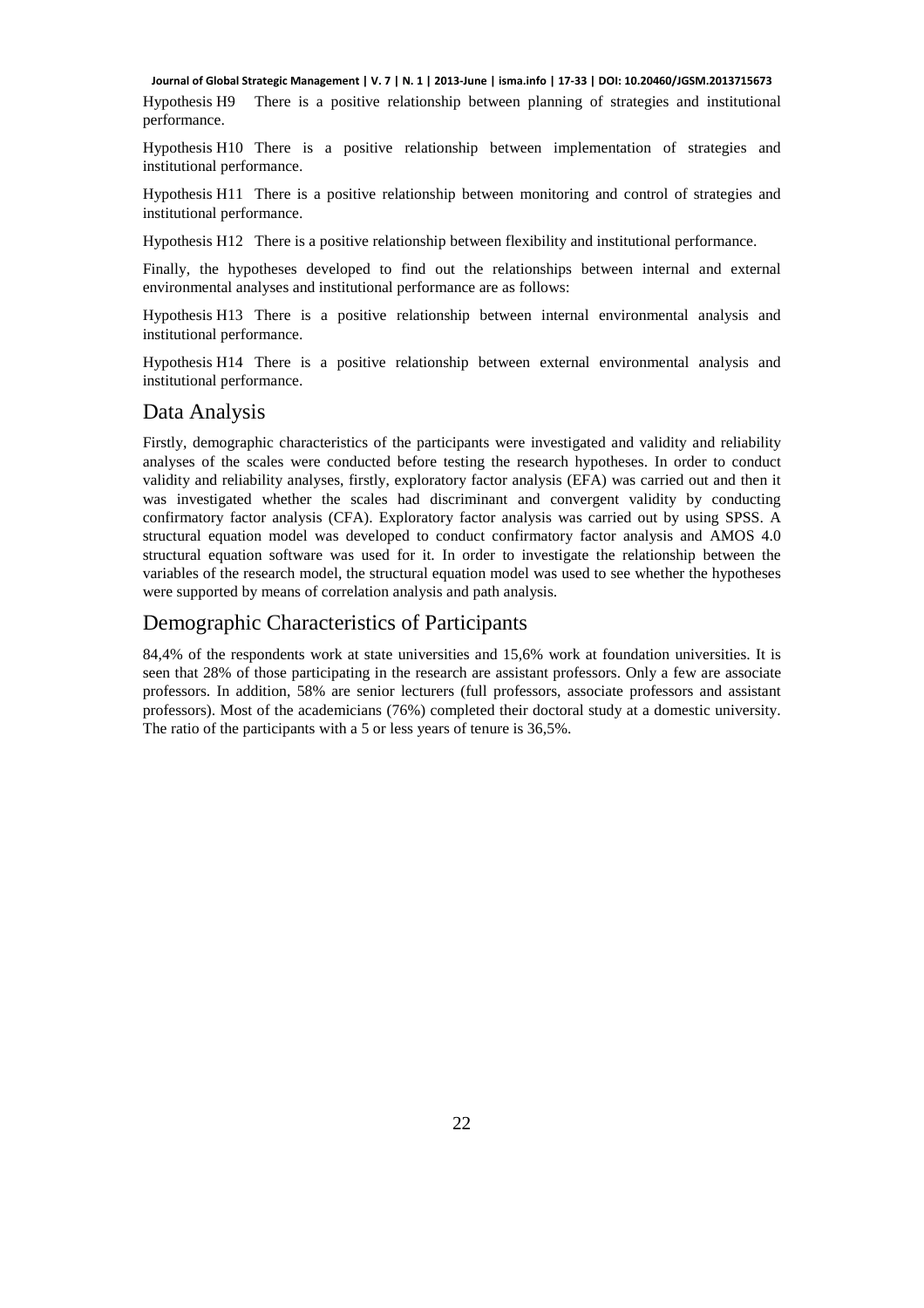|                            |                                               | Frequency | Percent | Cumulative<br>Percent |
|----------------------------|-----------------------------------------------|-----------|---------|-----------------------|
|                            | State                                         | 751       | 84,4    | 84,4                  |
| Universit<br>y Status      | Foundation                                    | 139       | 15,6    | 100                   |
|                            | <b>TOTAL</b>                                  | 890       | 100     |                       |
|                            | Professor                                     | 155       | 17,4    | 17,4                  |
|                            | Associate Professor                           | 107       | 12,0    | 29,4                  |
|                            | <b>Assistant Professor</b>                    | 257       | 28,9    | 58,3                  |
| Academic Title             | Doctor                                        | 47        | 5,3     | 63,6                  |
|                            | Lecturer                                      | 148       | 16,6    | 80,2                  |
|                            | Research Assistant                            | 176       | 19,8    | 100                   |
|                            | <b>TOTAL</b>                                  | 890       | 100,0   |                       |
|                            | Domestic                                      | 676       | 76,0    | 76,0                  |
| Study                      | Abroad                                        | 74        | 8,3     | 84,3                  |
| Doctoral                   | Non-Doctoral Education                        | 140       | 15,7    | 100                   |
|                            | <b>TOTAL</b>                                  | 890       | 100,0   |                       |
|                            | 0-5 years                                     | 325       | 36,5    | 36,5                  |
|                            | 6-10 years                                    | 177       | 19,9    | 56,4                  |
| Tenure                     | 11-15 years                                   | 167       | 18,8    | 75,2                  |
|                            | Over 16 years                                 | 221       | 24,8    | 100                   |
|                            | <b>TOTAL</b>                                  | 890       | 100     |                       |
|                            | None                                          | 583       | 65,5    | 65,5                  |
|                            | President/Vice-President                      | 11        | 1,2     | 66,7                  |
| <b>Administrative Post</b> | Dean/Vice-Dean                                | 36        | 4,0     | 70,7                  |
|                            | Institute Director/Assistant Director         | 15        | 1,8     | 72,5                  |
|                            | School Director/Assistant Director            | 16        | 1,8     | 74,3                  |
|                            | Vocational School Director/Assistant Director | 11        | 1,2     | 75,5                  |
|                            | Head/Assistant Head of Department             | 147       | 16,5    | 92,0                  |
|                            | Department Head/ABD/Assistant Head            | 59        | 6,7     | 98,7                  |
|                            | Director of Continuous Education Center       | 4         | 0,4     | 99,1                  |
|                            | Director of Research Center                   | 8         | 0,9     | 100,0                 |
|                            | <b>TOTAL</b>                                  | 245       | 100     |                       |
|                            | No Administrative Post                        | 583       | 65,5    | 65,5                  |
|                            | 0-3 years                                     | 190       | 21,3    | 86,8                  |
| Term of Office             | 4-8 years                                     | 72        | 8,1     | 94,9                  |
|                            | 9-12 years                                    | 20        | 2,3     | 97,2                  |
|                            | Over 13 years                                 | 25        | 2,8     | 100.00                |
|                            |                                               |           |         |                       |
|                            | <b>TOTAL</b>                                  | 245       | 100     |                       |

# **Table.1. Demographic Characteristics**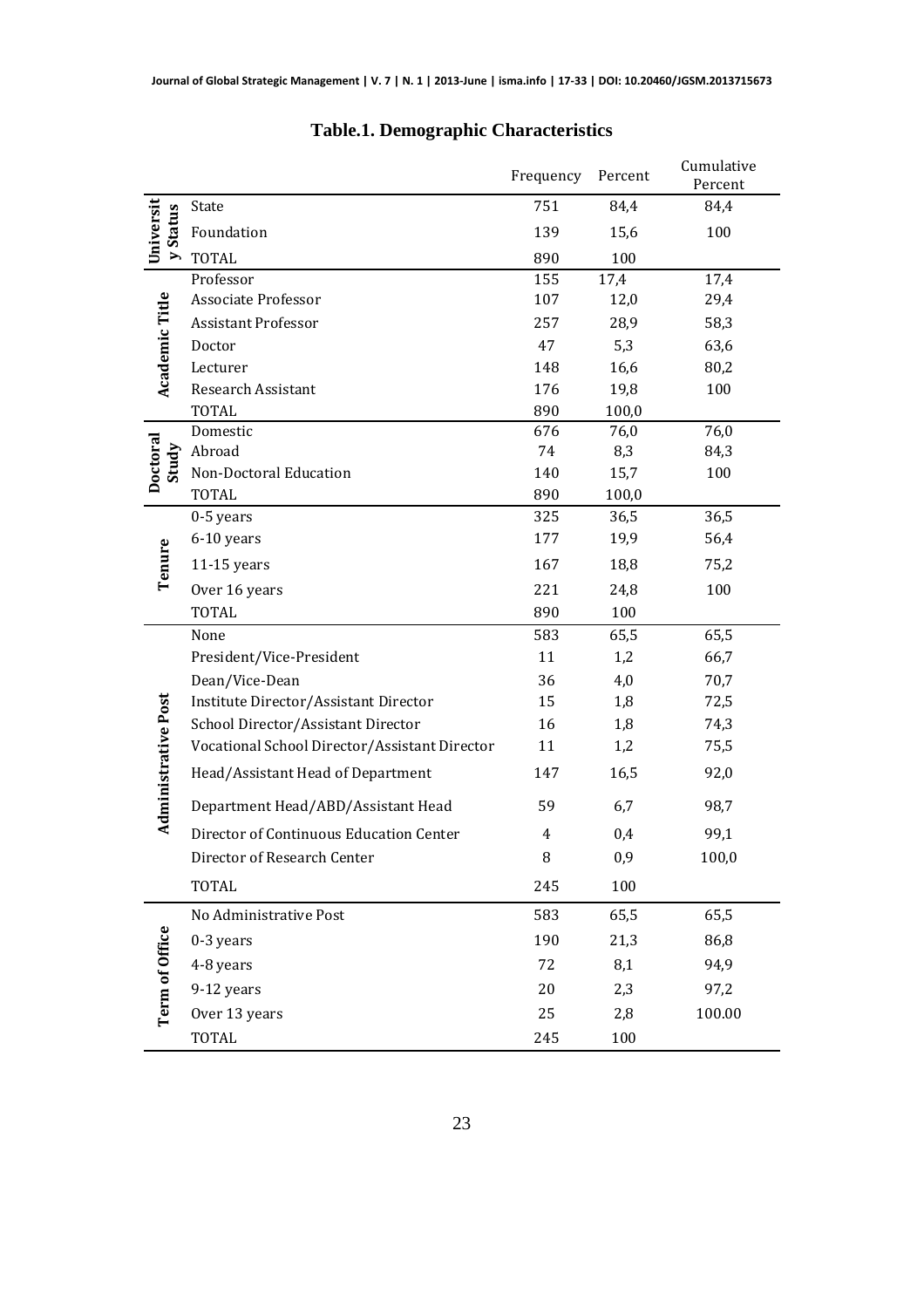# **Journal of Global Strategic Management | V. 7 | N. 1 | 2013-June | isma.info | 17-33 | DOI: 10.20460/JGSM.2013715673**

## Reliability and Validity Analyses

Firstly, Kaiser-Meyer-Olkin (KMO) sampling adequacy test and Bartlett's test of sphericity were applied. KMO sampling adequacy value was found to be 0,981 and it was seen to be much more than the suggested 0,50 (Hair, Anderson, Tatham and Black, 1998). Moreover, Bartlett's test of sphericity is tatistically significant at the level of  $(χ2 (1830) = 52531,8; p < 0,01) 1%$  ((Hansen and Bush, 1999). Therefore, it was concluded that the sampling was appropriate for the factor analysis. Item total correlation values of the indicators were analyzed and the values were found to be higher than 0,40. If the correlation value is higher than 0,40, that indicator is related to the other indicators at least at a medium-range and the best component of the factor (Leech et al., 2005). In addition, communalities are higher than 0,30 and this shows that each of the indicator shares common variance with the other indicators (Field, 2005). Accordingly, in the light of this information, 56 indicators (problems) were determined to be suitable for factor analysis. "Basic Components Analysis" was used together with exploratory factor analysis. 1 indicator was eliminated since it was loaded on more than one factor and factor load was 0.40 or higher (factor load – cross loading in other factors); it was not loaded on a factor and factor load was not equal to 0.50 or higher.

|            | Components               |                                       |                                      |                          |                       |                                 |                             |                           |               |
|------------|--------------------------|---------------------------------------|--------------------------------------|--------------------------|-----------------------|---------------------------------|-----------------------------|---------------------------|---------------|
| Statements | Control of<br>Strategies | Environmental<br>Analysis<br>External | Environmental<br>Analysis<br>nternal | Flexibility<br>Strategic | Planning<br>Strategic | Implementation<br>of Strategies | Perofrmance<br>nstitutional | Correlation<br>Item Total | Communalities |
| $C2_r8$    | 0,767                    |                                       |                                      |                          |                       |                                 |                             | 0,778                     | 0,806         |
| $C2_r7$    | 0,766                    |                                       |                                      |                          |                       |                                 |                             | 0,788                     | 0,801         |
| $C2_r3$    | 0,763                    |                                       |                                      |                          |                       |                                 |                             | 0,795                     | 0,813         |
| $C2_r4$    | 0,760                    |                                       |                                      |                          |                       |                                 |                             | 0,802                     | 0,777         |
| $C2_r11$   | 0,757                    |                                       |                                      |                          |                       |                                 |                             | 0,816                     | 0,824         |
| $C2_r9$    | 0,751                    |                                       |                                      |                          |                       |                                 |                             | 0,79                      | 0,798         |
| $C2_r12$   | 0,748                    |                                       |                                      |                          |                       |                                 |                             | 0,802                     | 0,82          |
| $C2_r6$    | 0,747                    |                                       |                                      |                          |                       |                                 |                             | 0,826                     | 0,781         |
| $C2_r10$   | 0,741                    |                                       |                                      |                          |                       |                                 |                             | 0,811                     | 0,799         |
| $C2_r2$    | 0,722                    |                                       |                                      |                          |                       |                                 |                             | 0,801                     | 0,779         |
| $C2_r5$    | 0,717                    |                                       |                                      |                          |                       |                                 |                             | 0,778                     | 0,745         |
| $C2_r1$    | 0,697                    |                                       |                                      |                          |                       |                                 |                             | 0,768                     | 0,719         |
| $C2_r14$   | 0,694                    |                                       |                                      |                          |                       |                                 |                             | 0,758                     | 0,711         |
| $C2_r13$   | 0,588                    |                                       |                                      |                          |                       |                                 |                             | 0,699                     | 0,599         |
| $B_r3$     |                          | 0,792                                 |                                      |                          |                       |                                 |                             | 0,618                     | 0,736         |
| $B_1r1$    |                          | 0,790                                 |                                      |                          |                       |                                 |                             | 0,647                     | 0,759         |
| $B_r^2$    |                          | 0,774                                 |                                      |                          |                       |                                 |                             | 0,62                      | 0,717         |
| $B_1r7$    |                          | 0,751                                 |                                      |                          |                       |                                 |                             | 0,661                     | 0,729         |
| $B_1r4$    |                          | 0,728                                 |                                      |                          |                       |                                 |                             | 0,592                     | 0,639         |
| $B_r8$     |                          | 0,718                                 |                                      |                          |                       |                                 |                             | 0,662                     | 0,688         |
| $B_r5$     |                          | 0,714                                 |                                      |                          |                       |                                 |                             | 0,659                     | 0,696         |
| $B_1r9$    |                          | 0,683                                 |                                      |                          |                       |                                 |                             | 0,668                     | 0,649         |
| $B_$ r6    |                          | 0,646                                 |                                      |                          |                       |                                 |                             | 0,588                     | 0,587         |

**Table.2. Exploratory Factor Analysis Results**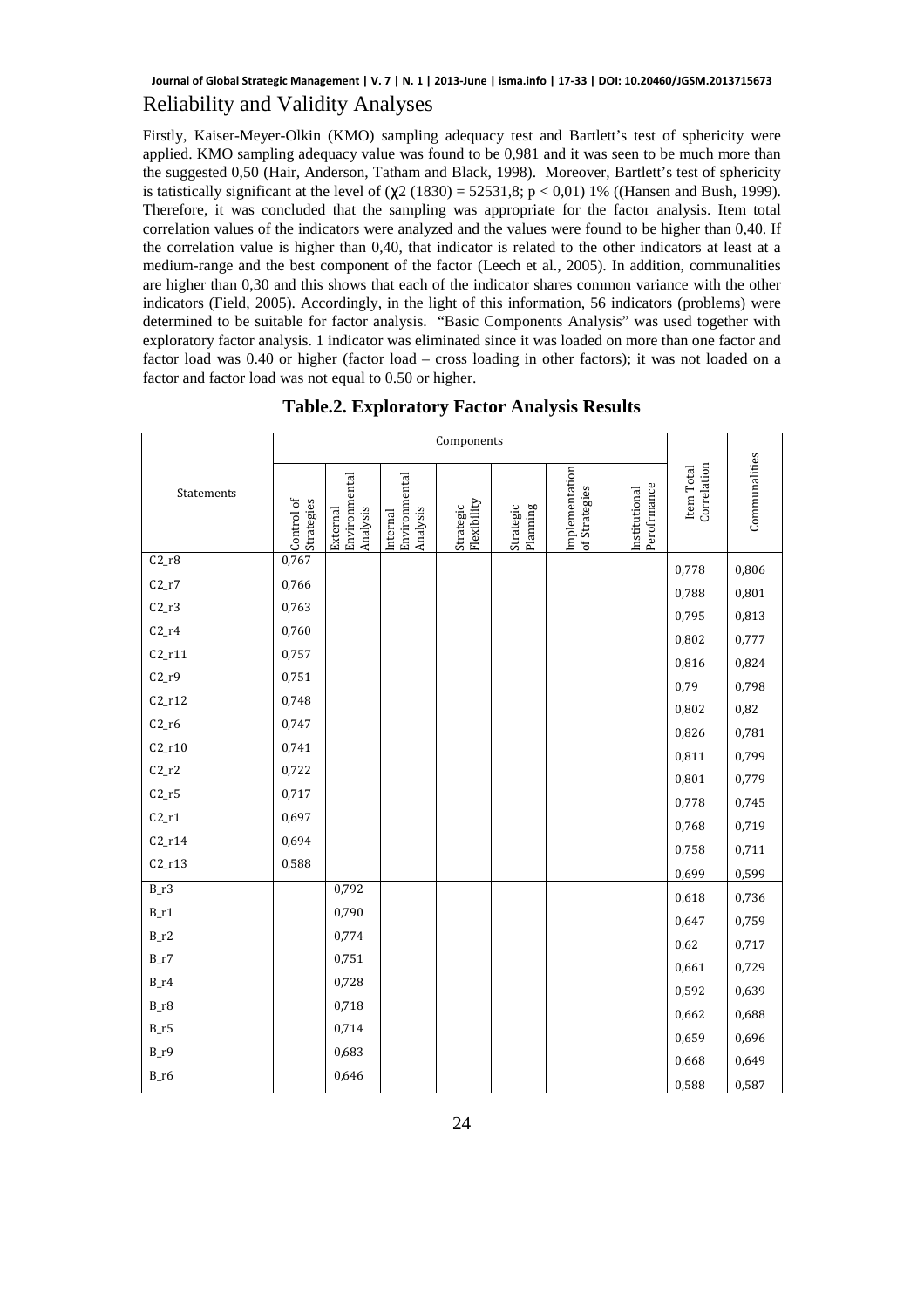| Journal of Global Strategic Management   V. 7   N. 1   2013-June   isma.info   17-33   DOI: 10.20460/JGSM.2013715673 |       |      |       |       |       |       |       |       |       |
|----------------------------------------------------------------------------------------------------------------------|-------|------|-------|-------|-------|-------|-------|-------|-------|
| $B1_r5$                                                                                                              |       |      | 0,702 |       |       |       |       | 0,625 | 0,765 |
| $B1_r7$                                                                                                              |       |      | 0,683 |       |       |       |       | 0,672 | 0,71  |
| $B1_r6$                                                                                                              |       |      | 0,662 |       |       |       |       | 0,677 | 0,734 |
| $B1_r2$                                                                                                              |       |      | 0,649 |       |       |       |       | 0,603 | 0,719 |
| $B1_r8$                                                                                                              |       |      | 0,641 |       |       |       |       | 0,695 | 0,691 |
| $B1_r3$                                                                                                              |       |      | 0,620 |       |       |       |       | 0,578 | 0,652 |
| $B1_r4$                                                                                                              |       |      | 0,602 |       |       |       |       | 0,728 | 0,621 |
| $B1_r1$                                                                                                              |       |      | 0,579 |       |       |       |       | 0,7   | 0,618 |
| $C3_r2$                                                                                                              |       |      |       | 0,816 |       |       |       | 0,719 | 0,828 |
| $C3_r6$                                                                                                              |       |      |       | 0,801 |       |       |       | 0,74  | 0,851 |
| $C3_r4$                                                                                                              |       |      |       | 0,786 |       |       |       | 0,695 | 0,834 |
| $C3_r3$                                                                                                              |       |      |       | 0,782 |       |       |       | 0,644 | 0,761 |
| $C3_r5$                                                                                                              |       |      |       | 0,773 |       |       |       | 0,713 | 0,836 |
| $C3_r1$                                                                                                              |       |      |       | 0,726 |       |       |       | 0,696 | 0,694 |
| $C_1r1$                                                                                                              |       |      |       |       | 0,696 |       |       | 0,792 | 0,745 |
| $C_1r2$                                                                                                              |       |      |       |       | 0,668 |       |       | 0,777 | 0,791 |
| $C_1$ .                                                                                                              |       |      |       |       | 0,599 |       |       | 0,791 | 0,769 |
| $C_1r4$                                                                                                              |       |      |       |       | 0,599 |       |       | 0,802 | 0,795 |
| $C_1r5$                                                                                                              |       |      |       |       | 0,565 |       |       | 0,784 | 0,704 |
| $C_$ r6                                                                                                              |       |      |       |       | 0,531 |       |       | 0,781 | 0,722 |
| $C1_r4$                                                                                                              |       |      |       |       |       | 0,648 |       | 0,541 | 0,853 |
| $C1_r6$                                                                                                              |       |      |       |       |       | 0,640 |       | 0,591 | 0,826 |
| $C1_r7$                                                                                                              |       |      |       |       |       | 0,630 |       | 0,484 | 0,853 |
| $C1_r5$                                                                                                              |       |      |       |       |       | 0,629 |       | 0,675 | 0,841 |
| $C1_r3$                                                                                                              |       |      |       |       |       | 0,597 |       | 0,517 | 0,812 |
| $C1_r2$                                                                                                              |       |      |       |       |       | 0,585 |       | 0,735 | 0,782 |
| $C1_r1$                                                                                                              |       |      |       |       |       | 0,515 |       | 0,732 | 0,755 |
| $D_r^2$                                                                                                              |       |      |       |       |       |       | 0,757 | 0,697 | 0,721 |
| $D_r1$                                                                                                               |       |      |       |       |       |       | 0,716 | 0,74  | 0,701 |
| $D_r5$                                                                                                               |       |      |       |       |       |       | 0,670 | 0,752 | 0,571 |
| $D_r3$                                                                                                               |       |      |       |       |       |       | 0,662 | 0,653 | 0,578 |
| $D_r4$                                                                                                               |       |      |       |       |       |       | 0,660 | 0,726 | 0,732 |
| Eigen values                                                                                                         | 29,75 | 3,36 | 2,56  | 1,84  | 1,54  | 1,3   | 1,08  |       |       |
| <b>Explained variance</b><br>(%)                                                                                     | 53,14 | 6    | 4,58  | 3,29  | 2,75  | 2,33  | 1,94  |       |       |
|                                                                                                                      |       |      |       |       |       |       |       |       |       |

The results of the factor analysis (factor loads, total explained variance, item total correlation and communalities) are indicated in Table 2. As seen in Table 2, indicators form scales that are suitable. Moreover, since all factor loads are higher than 0.50, construct validity is available. In addition, the data set was subject to confirmatory factor analysis in order to investigate the validity of the scales in detail. "Confirmatory factor analysis" was conducted by using AMOS structural equation model software. In the solution obtained by using maximum likelihood method, 55 indicators are seen to be loaded to the related factors. This confirms the unidimensionality of the concepts and presents strong empirical evidence about the validity of the scales (Anderson and Gerbing, 1988). It is seen that there is convergent validity because t test values (critical ratio) of the factor loads are high (higher than 2) (Akgün, Byrne, Lynn and Keskin, 2007). If all factor loads are at least two times more than their own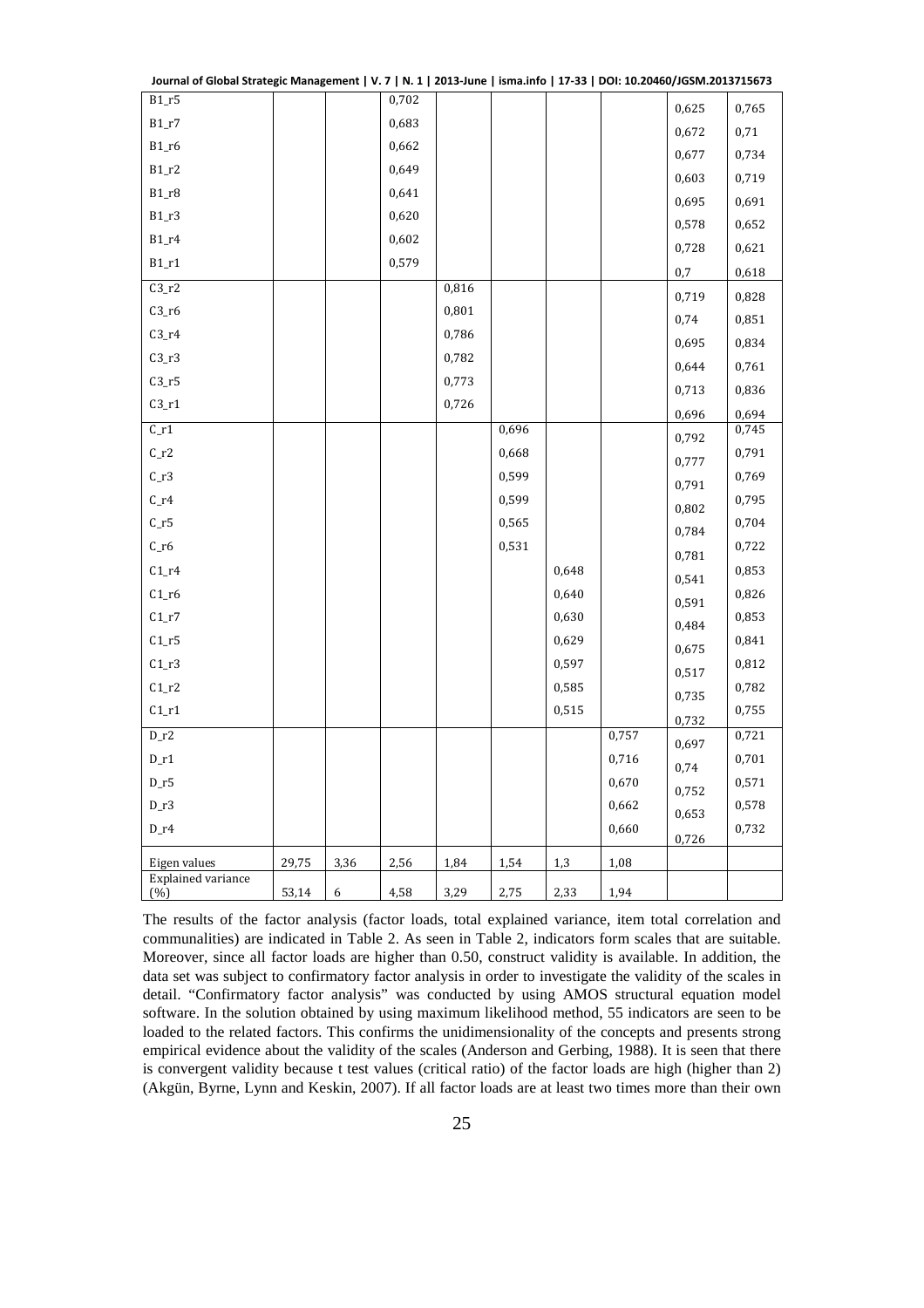standard errors, it is accepted that the scale shows convergent validity. As seen in Table 3, the lowest t test value (critical ratio) is 19,754 and this value is much higher than 2. This finding shows that indicators measure the concept effectively (Anderson and Gerbing, 1988). The  $\gamma$ 2(7) value of the measurement is obtained as 21,04. Moreover,  $\gamma$ 2/df (degree of freedom) is equal to 3,006. All in all, measurement model and data are seen to be quite fit with each other. According to the Fit indexes - Comparative Fit Index (CFI) = 0,94, Incremental Fit (IFI) =0,93, Non-normed Fit Index (NNFI) =0,92 and Root Mean Square Error of Approximation  $(RMSEA) = 0.048$ . This indicates that general compliance of the measurement model is good. In the light of all this information, it is concluded that the scales (concepts) have convergent validity. **Journal of Global Strategic Management | V. 7 | N. 1 | 2013-June | isma.info | 17-33 | DOI: 10.20460/JGSM.2013715673**

| Concept<br>(Variable) and<br>Indicators | Non-<br>Standard<br>Factor | Standard<br><b>Factor Loads</b> |              | t-value<br>(critical<br>ratio) |
|-----------------------------------------|----------------------------|---------------------------------|--------------|--------------------------------|
|                                         | Loads                      |                                 | <b>SE</b>    |                                |
| External<br>Environment                 |                            |                                 |              |                                |
|                                         |                            |                                 |              |                                |
| $B_1r1$                                 | 1,000                      | 0,825                           | $\mathsf{a}$ | $\_b$                          |
| $B_r^2$                                 | 0,947                      | 0,788                           | 0,026        | 36,455                         |
| $B_r3$                                  | 0,967                      | 0,822                           | 0,033        | 29,277                         |
| $B_1r4$                                 | 0,882                      | 0,765                           | 0,033        | 26,352                         |
| $B_r5$                                  | 0,951                      | 0,821                           | 0,033        | 29,225                         |
| $B_$ r6                                 | 0,921                      | 0,724                           | 0,038        | 24,432                         |
| $B_r7$                                  | 0,974                      | 0,839                           | 0,032        | 30,201                         |
| $B_r8$                                  | 0,945                      | 0,795                           | 0,034        | 27,836                         |
| $B_r9$                                  | 0,911                      | 0,763                           | 0,035        | 26,231                         |
| Internal<br>Environment                 |                            |                                 |              |                                |
| $B1_r1$                                 | 1,000                      | 0,757                           | $\mathsf{a}$ | $_b$                           |
| $B1_r2$                                 | 1,098                      | 0,822                           | 0,042        | 26,030                         |
| $B1_r3$                                 | 0,964                      | 0,778                           | 0,040        | 24,382                         |
| $B1_r4$                                 | 0,882                      | 0,735                           | 0,039        | 22,859                         |
| $B1_r5$                                 | 1,121                      | 0,849                           | 0,041        | 27,060                         |
| $B1_r6$                                 | 1,080                      | 0,834                           | 0,041        | 26,485                         |
| $B1_r7$                                 | 1,078                      | 0,801                           | 0,043        | 25,257                         |
| $B1_r8$                                 | 1,052                      | 0,800                           | 0,042        | 25,194                         |
| Strategic planning                      |                            |                                 |              |                                |
| $C_1r1$                                 | 1,000                      | 0,716                           | $\mathsf{a}$ | $_b$                           |
| $C_1r2$                                 | 1,031                      | 0,789                           | 0,033        | 31,458                         |
| $C_1$                                   | 1,305                      | 0,894                           | 0,050        | 26,349                         |
| $C_1$ r4                                | 1,332                      | 0,914                           | 0,049        | 26,934                         |
| $C_1r5$                                 | 1,228                      | 0,846                           | 0,049        | 24,908                         |
|                                         |                            |                                 |              |                                |

## **Table.3. Confirmatory Factor Analysis Results**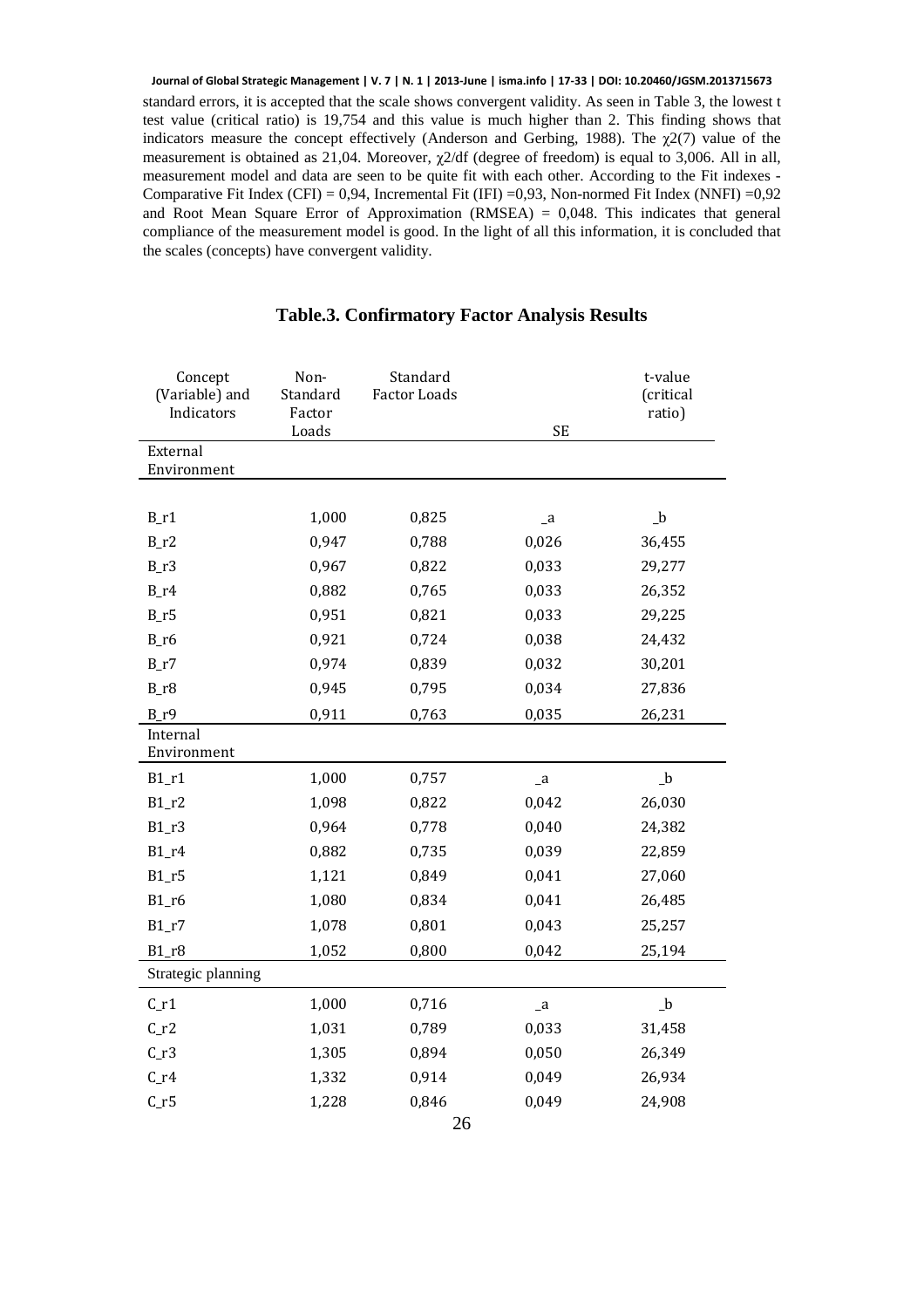| $C_$ r6                         | 1,219 | 0,853 | 0,049        | 25,115       |
|---------------------------------|-------|-------|--------------|--------------|
| Implementation of<br>Strategies |       |       |              |              |
| $C1_r1$                         | 1,000 | 0,838 | $\mathsf{a}$ | $_b$         |
| $C1_r2$                         | 1,019 | 0,860 | 0,031        | 32,951       |
| $C1_r3$                         | 1,007 | 0,873 | 0,030        | 33,882       |
| $C1_r4$                         | 1,047 | 0,906 | 0,029        | 36,259       |
| $C1_r5$                         | 1,064 | 0,901 | 0,030        | 35,890       |
| $C1_r6$                         | 1,024 | 0,881 | 0,030        | 34,308       |
| $C1_r7$                         | 1,071 | 0,906 | 0,030        | 36,246       |
| Control of<br>Strategies        |       |       |              |              |
| $C2_r1$                         | 1,000 | 0,817 | $\mathsf{a}$ | $_b$         |
| $C2_r2$                         | 1,049 | 0,861 | 0,028        | 37,527       |
| $C2_r3$                         | 1,078 | 0,875 | 0,033        | 32,729       |
| $C2_r4$                         | 1,049 | 0,858 | 0,030        | 35,301       |
| $C2_r5$                         | 1,026 | 0,836 | 0,034        | 30,459       |
| $C2_r6$                         | 1,074 | 0,864 | 0,034        | 32,040       |
| $C2_r7$                         | 1,107 | 0,877 | 0,034        | 32,861       |
| $C2_r8$                         | 1,096 | 0,882 | 0,033        | 33,119       |
| $C2_r9$                         | 1,141 | 0,889 | 0,034        | 33,587       |
| $C2_r10$                        | 1,120 | 0,894 | 0,033        | 33,903       |
| $C2_r11$                        | 1,127 | 0,899 | 0,033        | 34,199       |
| $C2_r12$                        | 1,112 | 0,899 | 0,033        | 34,165       |
| $C2_r13$                        | 0,970 | 0,730 | 0,039        | 25,054       |
| $C2_r14$                        | 1,091 | 0,825 | 0,037        | 29,831       |
| Strategic<br>Flexibility        |       |       |              |              |
| $C3_r1$                         | 1,000 | 0,745 | $\mathsf{a}$ | $\mathbf{b}$ |
| $C3_r2$                         | 1,109 | 0,849 | 0,034        | 32,613       |
| $C3_r3$                         | 1,049 | 0,826 | 0,041        | 25,769       |
| $C3_r4$                         | 1,179 | 0,911 | 0,041        | 28,863       |
| $C3_r5$                         | 1,184 | 0,918 | 0,041        | 29,114       |
| $C3_r6$                         | 1,188 | 0,927 | 0,040        | 29,458       |
| Performance                     |       |       |              |              |
| $D_r1$                          | 1,000 | 0,792 | $\mathsf{a}$ | $_b$         |
| $D_r^2$                         | 0,876 | 0,769 | 0,036        | 24,154       |
| $D_r3$                          | 0,898 | 0,690 | 0,042        | 21,244       |
| $D_1$                           | 0,965 | 0,845 | 0,036        | 26,983       |
| $D_r5$                          | 0,776 | 0,649 | 0,039        | 19,754       |

**Journal of Global Strategic Management | V. 7 | N. 1 | 2013-June | isma.info | 17-33 | DOI: 10.20460/JGSM.2013715673**

The results of the confirmatory factor analysis indicated in Table 3 showed that all concepts were measured in conformity with the theory. It was seen that Composite Reliability- CR coefficients of all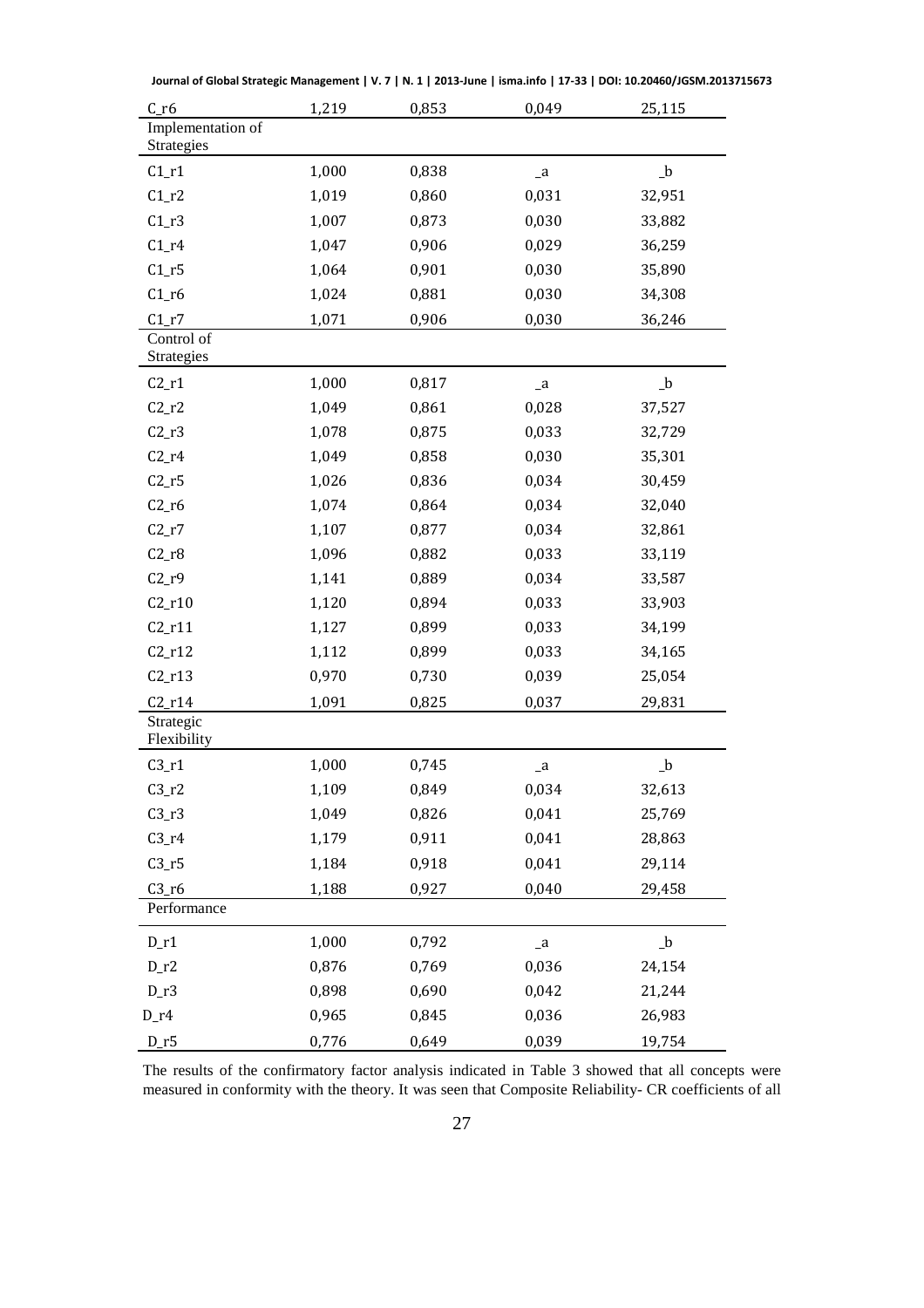scales (concepts) were well above the suggested threshold value, which was 0,70, and that Average Variance Extracted-AVE was well-above the suggested threshold value 0,50 (Fornel and Larcker, 1981). **Journal of Global Strategic Management | V. 7 | N. 1 | 2013-June | isma.info | 17-33 | DOI: 10.20460/JGSM.2013715673**

# Testing and Results of Hypotheses

Correlation and structural equation model was used to test the hypotheses. Correlation is a coefficient that shows the strength of a linear relationship between two variables. If the correlation coefficient is statistically significant, it is said that there is a relationship between the two variables. Correlation coefficient takes a value between  $-1$  and  $+1$ ; the higher the absolute value of the correlation is, the stronger the relationship between the variables is (Newbold, 2009). When correlation coefficients indicating linear relationships between the variables are considered, it is seen that there is relationship at a significance level of 0,01 between the variables  $(p<0,01)$  (See Table 4). Structural equation model was used to test the hypotheses. Structural equation model (SEM) is a statistical technique that is used to test the causal relationships between the observed and unobserved (latent) variables. It is a systematic tool used to evaluate the relationships between the variables and test theoretical models particularly in social sciences (such as psychology, sociology, business administration etc).

SEM assumes that there is a causal structure between the set of latent variables and that latent variables can be measured by means of observed variables (Joreskog and Sörbom, 2001). Structural equation modeling contains one or more linear regression equations that describe how exogenous structures are related to endogenous structures. The coefficients are called as path coefficients or mostly regression weights (Reisinger and Turner,1999).

| <b>Variables</b>                         | Mean | <b>Standard</b><br><b>Deviation</b> | 1        | 2        | 3        | 4        | 5        | 6        | 7    |
|------------------------------------------|------|-------------------------------------|----------|----------|----------|----------|----------|----------|------|
| 1. External Environmental Analysis       | 3,30 | 0,90                                | 1,00     |          |          |          |          |          |      |
| 2. Internal Environmental Analysis       | 3,39 | 0.93                                | $0.70**$ | 1,00     |          |          |          |          |      |
| 3. Strategic Planning                    | 3,46 | 0,92                                | $0.60**$ | $0.71**$ | 1,00     |          |          |          |      |
| 4. Implementation of Strategies          | 3,20 | 0,95                                | $0.59**$ | $0.72**$ | $0.76**$ | 1,00     |          |          |      |
| 5. Control of Strategies                 | 3,14 | 0,87                                | $0.61**$ | $0.71**$ | $0.74**$ | $0.83**$ | 1,00     |          |      |
| 6. Strategic Flexibility                 | 3,20 | 0,93                                | $0.49**$ | $0.56**$ | $0.56**$ | $0.59**$ | $0.65**$ | 1,00     |      |
| 7. Performance                           | 3,03 | 0,86                                | $0.49**$ | $0.60**$ | $0.57**$ | $0.57**$ | $0.62**$ | $0.57**$ | 1.00 |
| Cronbach's Alpha Reliability coefficient |      |                                     | 0,94     | 0,93     | 0,91     | 0,96     | 0,98     | 0,95     | 0.87 |
| Composite Reliability(CR)                |      |                                     | 0,93     | 0,93     | 0,90     | 0,96     | 0,97     | 0,94     | 0.86 |
| Average Variance Extracted (AVE)         |      |                                     | 0.63     | 0.64     | 0,7      | 0.77     | 0.75     | 0,74     | 0.56 |

**Table.4. Correlation Coefficients and Descriptive Statistics of Variables** 

 $*p<0.05$ ,  $*p<0.01$ 

Fit indexes were used to test the fit of the structural equation model. Fit indexes  $\chi(27) = 21.04$ ;  $\chi(2)/df$  $= 3,006$ ; comparative fit index (CFI) = .0,94, incremental fit index (IFI) = 0,93 and Root Mean Square Error of Approximation (RMSEA) =  $0.048$ . These results show the fit of the model. H1 research hypothesis was supported as a result of the analyses conducted and it was found out that external environmental analyses conducted at universities affected strategic planning positively (β=0,07; p<0,05). H2 research hypothesis was not supported by the analyses ( $\beta$ = -0,01; p>0,05). According to the research results, the hypothesis was rejected; no significant and positive relationship was found between external environmental analysis and implementation of strategies. H3 research hypothesis was developed as "there is a positive relationship between external environmental analysis and monitoring and control of strategies" and tested accordingly. Within the scope of the research, no relationship was found between the external environmental analyses conducted at universities in Turkey and the control of the strategies; therefore, the hypothesis ( $\beta$ =0,02; p>0,05) was rejected. H4 research hypothesis was rejected as a result of the analyses (β=0,65; p>0,05), no significant relationship was found between external environmental analysis and strategic flexibility. It is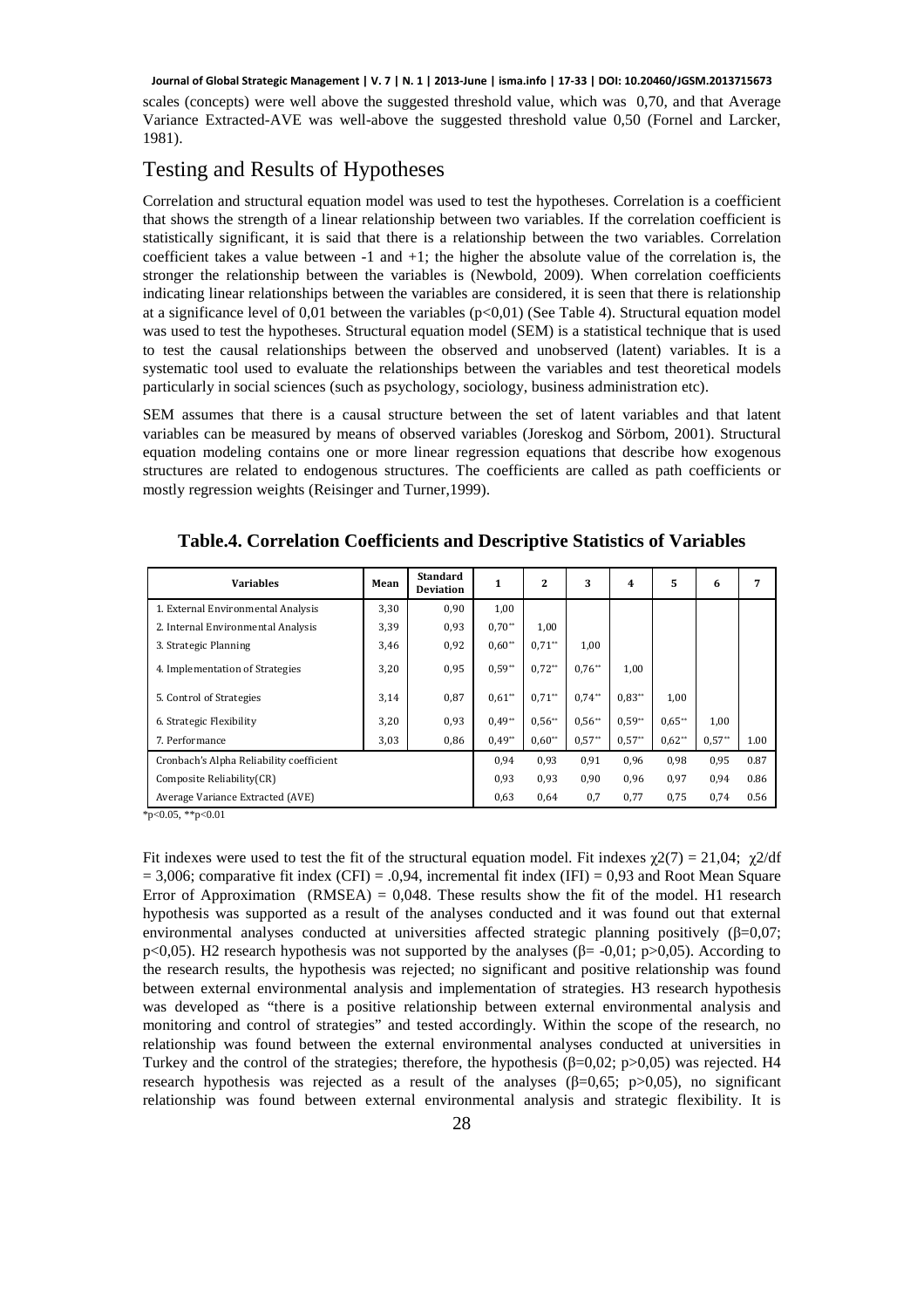understood that universities in Turkey conduct external environmental analysis; however, they do not pay much attention to use these analysis results for the implementation, monitoring and control of the strategies and the adaptation to new conditions. The lack of strategic management level, which is the main reason for the problems in universities in Turkey, is clearly seen. External environmental analysis is of primary importance among the environmental analyses constituting the first step of strategic management process. The strengths and weaknesses with the opportunities and threats found out by external and internal environmental analyses and Swot analysis indicate that there is a strong relationship between strategic management process and Swot analysis. **Journal of Global Strategic Management | V. 7 | N. 1 | 2013-June | isma.info | 17-33 | DOI: 10.20460/JGSM.2013715673**

| <b>Hypothesis</b> | Relationship                                                                      | <b>Path Value</b> | <b>Results</b> |
|-------------------|-----------------------------------------------------------------------------------|-------------------|----------------|
|                   | Swot analysis --- Strategic Management Process                                    |                   |                |
| H1                | External Environment Analysis--- Strategic Planning                               | $0.07*$           | Supported      |
| H <sub>2</sub>    | External Environment Analysis--- Strategic Implementation                         | 0,01              | Not supported  |
| H <sub>3</sub>    | External Environment Analysis--- Strategic Control                                | $-0.02$           | Not supported  |
| H <sub>4</sub>    | External Environment Analysis--- Strategic Flexibility                            | 0,065             | Not supported  |
| H <sub>5</sub>    | Internal Environment Analysis--- Strategic Planning                               | $0.79**$          | Supported      |
| H <sub>6</sub>    | Internal Environment Analysis--- Strategic Implementation                         | $0.84**$          | Supported      |
| H7                | Internal Environment Analysis--- Strategic Control                                | $0.79**$          | Supported      |
| H <sub>8</sub>    | Internal Environment Analysis--- Strategic Flexibility                            | $0.60**$          | Supported      |
|                   | <b>Swot analysis --- Strategic Management Process</b>                             |                   |                |
| H14               | External Environment Analysis--- Performance                                      | $-0,001$          | Not supported  |
| H <sub>13</sub>   | Internal Environment Analysis--- Performance                                      | $0.28*$           | Supported      |
|                   | <b>Strategic Management Process --- Performance</b>                               |                   |                |
| H <sub>9</sub>    | Strategic Planning --- Performance                                                | $0,14*$           | Supported      |
| H <sub>10</sub>   | Strategic Implementation --- Performance                                          | $-0.04$           | Not supported  |
| H11               | Strategic Control --- Performance                                                 | $0.23**$          | Supported      |
| H12               | Strategic Flexibility --- Performance                                             | $0.24**$          | Supported      |
|                   | $\chi^2$ (7) = 21,04, CFI = 0,94, IFI = 0,93, $\chi^2$ /df = 3,006, RMSEA = 0,048 |                   |                |

**Table.5. Results of the Hypotheses** 

Path coefficients were standardized. $^{*}p < 0$ , 05;  $^{**}p < 0.01$ 

H5, H6, H7 and H8 hypotheses stating internal environment analysis affected strategic management process (planning, implementation, evaluation and control and strategic flexibility) were tested by means of the analyses conducted. The research results indicated internal environmental analysis had a positive effect on the planning, implementation and control of strategies and strategic flexibility which is stated as adapting to new situations in universities in Turkey. According to the research results, it was found out that there was a significant and positive relationship between internal environment and planning of strategies ( $\beta$ =0,79; p<0,01), implementation of strategies ( $\beta$ =0,84; p<0,01), monitoring and control of strategies ( $\beta$ =0,79; p<0,01), strategic flexibility ( $\beta$ =0,60; p<0,01). The research hypotheses H9, H10, H11 and H12, which were developed to test the effects of strategic management process on performance, were tested through analyses. Accordingly, H9 showed that there was a positive relationship between strategic planning and performance ( $\beta$ =0,14; p<0,05); that is, the hypothesis was supported. These results show that strategic planning carried out in universities in Turkey affect performance and that universities consider performance criteria when preparing their strategic plans. However, H10, which states there is a positive relationship between the implementation of strategies and performance, was rejected (β=-0,04; p>0,05). It was observed that strategic plans prepared at universities in Turkey were prepared in a way to affect performance positively and that they were not applied adequately during the implementation stage; therefore, they did not provide a positive contribution to performance. The research hypothesis H11 was supported as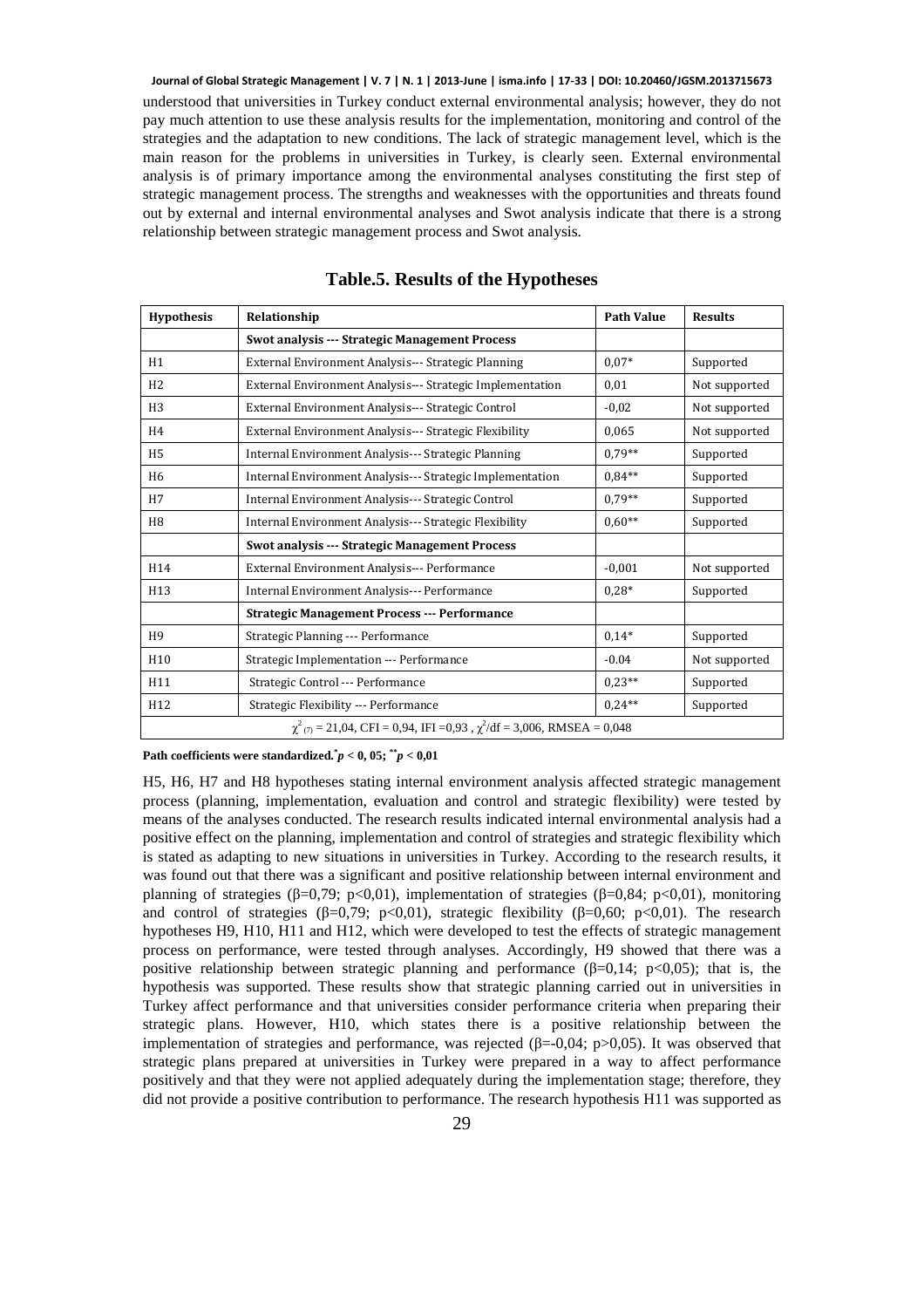a result of the analyses conducted ( $\beta$ =0,23; p<0,01). Accordingly, it is possible to say that monitoring and control of strategies have a positive effect on the institutional performance of universities. H12 hypothesis, which states there is a positive relationship between strategic flexibility and institutional performance  $(\beta=0,24; \, p<0,01)$  was supported. As a result of this, we can say that strategic flexibility of universities has a positive effect on their performances. The effects of the SWOT analysis conducted as a result of external environmental and internal environmental analyses within the scope of the research on the institutional performance of the universities were investigated. The research hypothesis H13, which was hypothesized accordingly, was supported by the analyses  $(\beta=0.28;$  $p<0,01$ ). It was observed that works were carried out to see their current situations and what they were capable of within the scope of internal environmental analysis in universities and that these works had a positive effect on the performances of universities. H4 stating that there is a positive relationship between external environmental analysis and institutional performance  $(\beta = 0.01; p > 0.05)$  was not found significant and thus the hypothesis was rejected. According to the result of the research, the reason for the rejection of the hypothesis is considered important since it shows external environmental analysis is not sufficiently paid attention, the changes and developments in Turkey and in the world are not closely followed and the rivals are not taken seriously. **Journal of Global Strategic Management | V. 7 | N. 1 | 2013-June | isma.info | 17-33 | DOI: 10.20460/JGSM.2013715673**

#### **CONCLUSION**

In conclusion, it is seen that particularly external environmental analyses are not carried out adequately in universities in Turkey and thus universities cannot keep up with the developments and transformations in the world mainly regarding higher education. Consequently, universities cannot create a competitive environment within themselves and cannot compete with the world universities and that they exhibit a inward-oriented concept of management. On the other hand, it can be said that universities in Turkey pay more attention to internal environmental analyses, they are positively affected by the planning, implementation and controlling stages of strategic management process and their ability to adapt to changes that are likely to happen in the internal environment is high. Of the stages of strategic management process, planning, controlling and flexibility were seen to have a positive effect on performance, but implementation of strategies was not seen to have an effect on performance. Accordingly, it is possible to say strategies do not have the required effect on performance since they are not implemented sufficiently. In general, it was seen that strategic management process in universities in Turkey was not discussed as a whole and implemented sufficiently and that some of the practices were seen to be irrelevant with one another. For this reason, it is considered that strategic management processes do not provide the required contribution for the success of universities. There is no doubt that the most important result in the present study (what lies behind the poor management of universities) is the lack of strategic management practices. To sum up, it can be said as a result of this research about universities in Turkey that;

- **.**External environmental analyses are not conducted properly,
- **.**Internal environmental analyses are given more importance,
- **.**Universities, in general, exhibit an inward-oriented concept of management,
- **.**Strategic management deal more with the planning stage,
- **.**Universities cannot develop strategies to get competitive advantage,
- **.**The possible external opportunities and threats are not well known,

**.**Universities cannot properly follow the developments particularly in higher education in Turkey and in the world,

**.**Since the strategies are not developed properly and fully implemented, no monitoring and evaluation is carried out,

**.**Since strategic management processes are not discussed as a whole, institutional performance of universities is not up to the mark and it is not positively affected.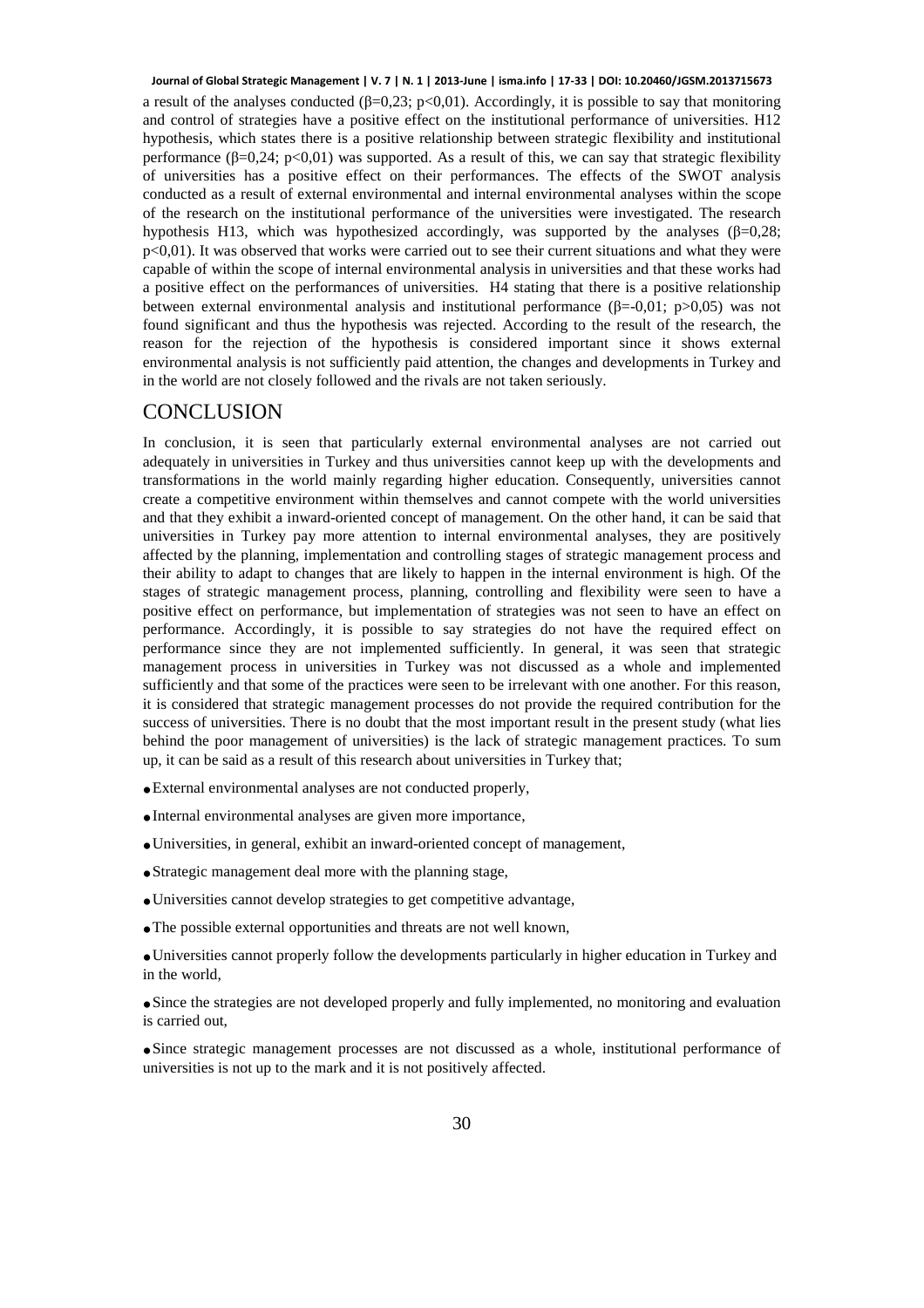#### **REFERENCES Journal of Global Strategic Management | V. 7 | N. 1 | 2013-June | isma.info | 17-33 | DOI: 10.20460/JGSM.2013715673**

Akal, Z. (2005). *İşletmelerde Performans Ölçüm ve Denetimi (Performance Measurement and Control in business Enterrises)*(6.Edition).Ankara: National Productivity Centre Publications, Publication No: 473.

Akgemci, T., Güleş, H.K. ( 2010). *İşletmelerde Stratejik Yönetim (Strategic Management in Business Enterprises)*, Istanbul: Gazi Bookstore.

Akgün, A.E., Byrne, J.C., Lynn, G.S., Keskin, H., (2007). *New product development in turbulent environments: Impact of improvisation and unlearning on new product performance*. Journal of Engineering and Technology Management, 24(3), 203-230.

Aktan,C.C. (2008). *Stratejik Yönetim ve Stratejik Planlama (Strategic Management and Strategic Planning)*. 18.10.2011.http://www.ceis.org.tr/dergiDocs/makale132.pdf.

Alayoğlu, N. (2010). *Rekabet Üstünlüğü Sağlamada İnsan Kaynakları ve Rekabet Stratejilerinin Uyumu. (Relationship between Human Resources and Competition Strategies in Providing A Competitive Advantage)*Istanbul Ticaret University, Journal of Social Sciences, 9 (17), 27-46, 20.05.2010. http://asosindex.com/journal-article-fulltext?id=8740&part=1

Alpkan, L., Doğan, T. (2008). *Stratejik Planlama Süreci Bileşenlerinin Firma Performansına Etkileri*.(*The Effects of the Components of Strategic Planning Process on the Company Performance*) Kocaeli University Journal of Social Sciences Institute, (16) 2, 21-47. 08.01.2012. Asos Social Sciences index. http://asosindex.com/journal-article-fulltext?id=290&part=1

Anderson, J.C. and Gerbing, D.W. (1988). *Structural equation modeling in practice: A review and recommended two-step approach*. Psychological Bulletin, 103, 411-423.

Benligiray, S., Geylan, A., Duman, E. (2010). *İnsan Kaynakları Yönetiminin Stratejik Olarak Yönlendirilmesinin Finansal Performansı Etkileyip Etkilemediğinin Analizi (An Analysis on the effects of strategic orientation of Human Resources Management on Financial Performance).* Anadolu University Journal of Social Sciences,

10 (1), 61-84. 20.05.2012. Asosindex.

Bülbül, Y., Özbay, R.D. (2011). *Teknoparklar: Teknolojik Bilginin Ticarileşmesi (Technoparks: Commercialization of Technological Information).* İstanbul: Publications of Istanbul Chamber of Commerce, Publication No, 2011-111.

Büyük, K. (2009). *Stratejik Performansın Ölçülmesi ve Geliştirilmesinde Kurumsal Başarı Karnesi İle Faaliyet Raporlarının Karşılaştırılması: Tepebaşı Belediyesi Örneği (Comparison of Corporate Achievement Report and Activity Reports in the Measurement and Development of Strategic Performance: Tepebaşı Municipality ).* Doctoral Thesis, Sakarya University, 2009.

Eren, E. (2010). *Stratejik Yönetim ve İşletme Politikası (Strategic Management and Business Policy)*  $(8<sup>th</sup> Edition)$ . İstanbul: Beta Publications.

Ereş, F. (2004). *Eğitim Yönetiminde Stratejik Planlama (Strategic Planning in Education Management)*, Gazi University, Journal of Faculty of Education,15, s.21-29. 01.02.2012. http://www.esef.gazi.edu.tr/html/yayinlar/15\_pdf/15-b.pdf

Hansen, E., Bush, R.J. (1999). *Understanding Customer Quality Requirements: Model and Application, Industrial Marketing Management*. Volume 28, Issue 2, 1999, 119-130.

Field, A.P., (2005). *Discovering statistics using SPSS* (2nd edition), Sage Publication.

Güçlü, N. (2003). *Stratejik Yönetim (Strategic Management)*, G.Ü. Gazi University, Journal of Faculty of Education, 23 (2), 61-85.

Günay, D. (2007). *Yirmibirinci Yüzyılda Üniversite (University in the 21st Century)*. Değişim Çağında Yükseköğretim (Higher Education in the Transformation Age)(Ist Edition) (pp.77-88). İstanbul : Yaşar Üniversitesi Yayınları.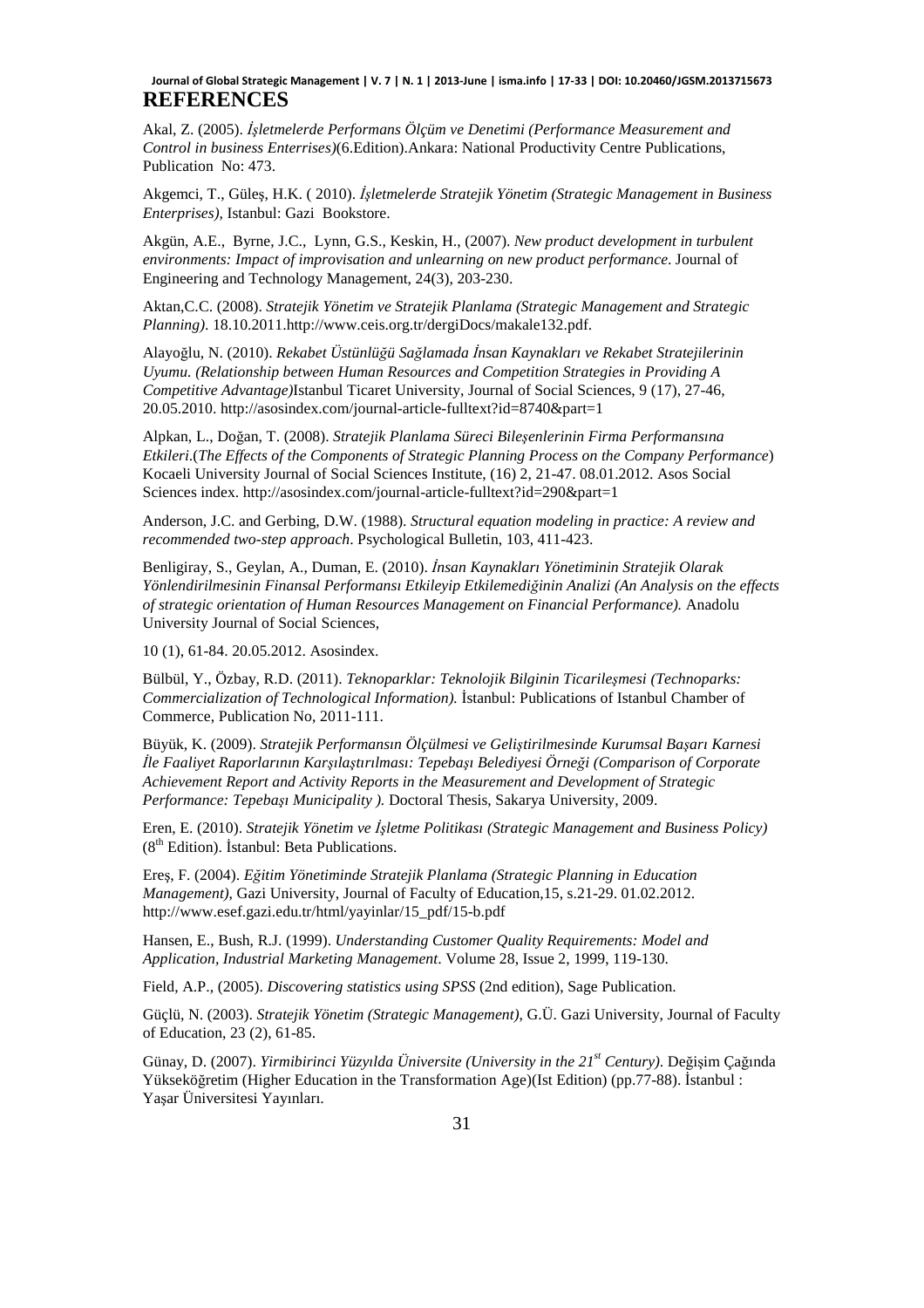**Journal of Global Strategic Management | V. 7 | N. 1 | 2013-June | isma.info | 17-33 | DOI: 10.20460/JGSM.2013715673**

Günay, D. (2011). *Türk Yükseköğretiminin Yeniden Yapılandırılması Bağlamında, Sorunlar, Eğilimler, İlkeler ve Öneriler-I.(Problems, Tendencies, Principles and Suggestions in the context of Restructuring of the Turkish Higher Edcuation-I)* Higher Education and Science Journal, 1 (3), pp.113-122. 10.03.2012. http://www.higheredu-sci.org/text.php3?id=1540.

İplikçioğlu,İ. ,Erdoğan, Z. (2005). *İşletme Stratejisinin Belirlenmesinde Bilgi Yönetimi Altyapısının Analizi (Analysis of Information Management Infrastructure in the Determination of Business Strategy).* Journal of Social Sciences, 2, 89-112. 27.05.2012.

https://www.anadolu.edu.tr/arastirma/hakemli\_dergiler/sosyal\_bilimler/pdf/2005-2/sos\_bil.7.pdf

Koçel, T. (2007). *İşletme Yöneticiliği (Business Management)* (11th Edition). İstanbul: Arıkan Publications,

Küçükcan, T., Gür, B.S. (2010). *Türkiye'de Yükseköğretimin Karşılaştırmalı Bir Analizi (A Comparative Analysis of Higher Education in Turkey*) (2<sup>nd</sup> Edition). Ankara: Publications of the Foundation for Political, Economic and Social Researches (SETA), Pelin Ofset.

Luhanga, M., Mkude, D.J., Mbwette, T.S.A., Chijoriga, M.M., Ngirwa, C.A. (2003). *Strategic Planning And Higher Education Management in Africa:The University of Dar es Salaam Experience.*  Tanzania: Dar Essalaam University Press.

Nayeri, M. D., Mashhadi M. M. and Mohajeri, K. (2008). *Universities Strategic Evaluation Using Balanced Scorecard*. World Academy of Science, Engineering and Technology 37.

Newbold, P., Carlson, W., and Thorne, B., (2009). *Statistics for Business and Economics*, 7. Baskı, Prentice Hall.

Oyman, B. (2009). *Stratejik Yönetim Sürecinde Performans Ölçümü ve Dengeli Sonuç Kartı Uygulaması(Perofrmance Measurement and Balanced Scorecard Implementation in Strategic Management Process)*: Türkiye Cumhuriyeti Merkez Bankası İçin Bir Değerlendirme. Uzmanlık Yeterlilik Tezi (An Evaluation for the Turkish Central Bank. Thesis for Competency in Specialization), 05.06.2012. http://www.tcmb.gov.tr/kutuphane/TURKCE/tezler/sumruoyman.pdf

Porter, L.W., McKibbin, L.E., (1988). *Management Education And Development: Drift or Thrust İnto The 21st Centruy?*. New York: McGraw-Hill, Inc.

Rehber, E. (2007). *Dünyada Değişen Yükseköğretim ve Kalite Anlayışı (Concept of Chanigng Higher Education and Quality)*. Değişim Çağında Yükseköğretim (Higher Education in the Transformation Age) (1<sup>st</sup> Edition) (p.211-243). İstanbul : Yaşar University Publications.

Reisinger, Y., Turner, L. (1999). *Structural equation modeling with lisrel: Application in Tourism, Tourism Management*, Volume 20, Issue 1, February 1999, Pages 71-88

Rowley, D.J., Sherman, H. (2004). *Academic Planning: The Heart and Soul Of The Academic Strategic Plan.*University Press of America.

Şenses, F. (2007). *Uluslararası Gelişmeler Işığında Türkiye Yükseköğretim Sistemi: Temel Eğilimler, Sorunlar, Çelişkiler ve Öneriler (Turkish Higher Education System in the Light of International Developments: Basic Tendencies, Problems, Conflicts and Suggestions)*. ERC (Economic Research Center) Working Papers in Economics. http://www.erc.metu.edu.tr/menu/series07/0705.pdf

Sullivan, T.M., Richardson E.C., (2011): Living the Plan: *Strategic Planning Aligned With Practice and Assessment, The Journal of Continuing Higher Education*, 59 (1), 2-9 http://dx.doi.org/10.1080/07377363.2011.54975

Toma, J. D., (2010). *Building Organizational Capacity: Strategic Management in Higher Education* (I.Baskı). Baltimore: The Johns Hopkins University Press.

Ülgen, H. ve Mirze, S.K. (2010). *İşletmelerde Stratejik Yönetim (Strategic Management in Business Enterprises)* (5.Baskı). İstanbul: Beta Publications.